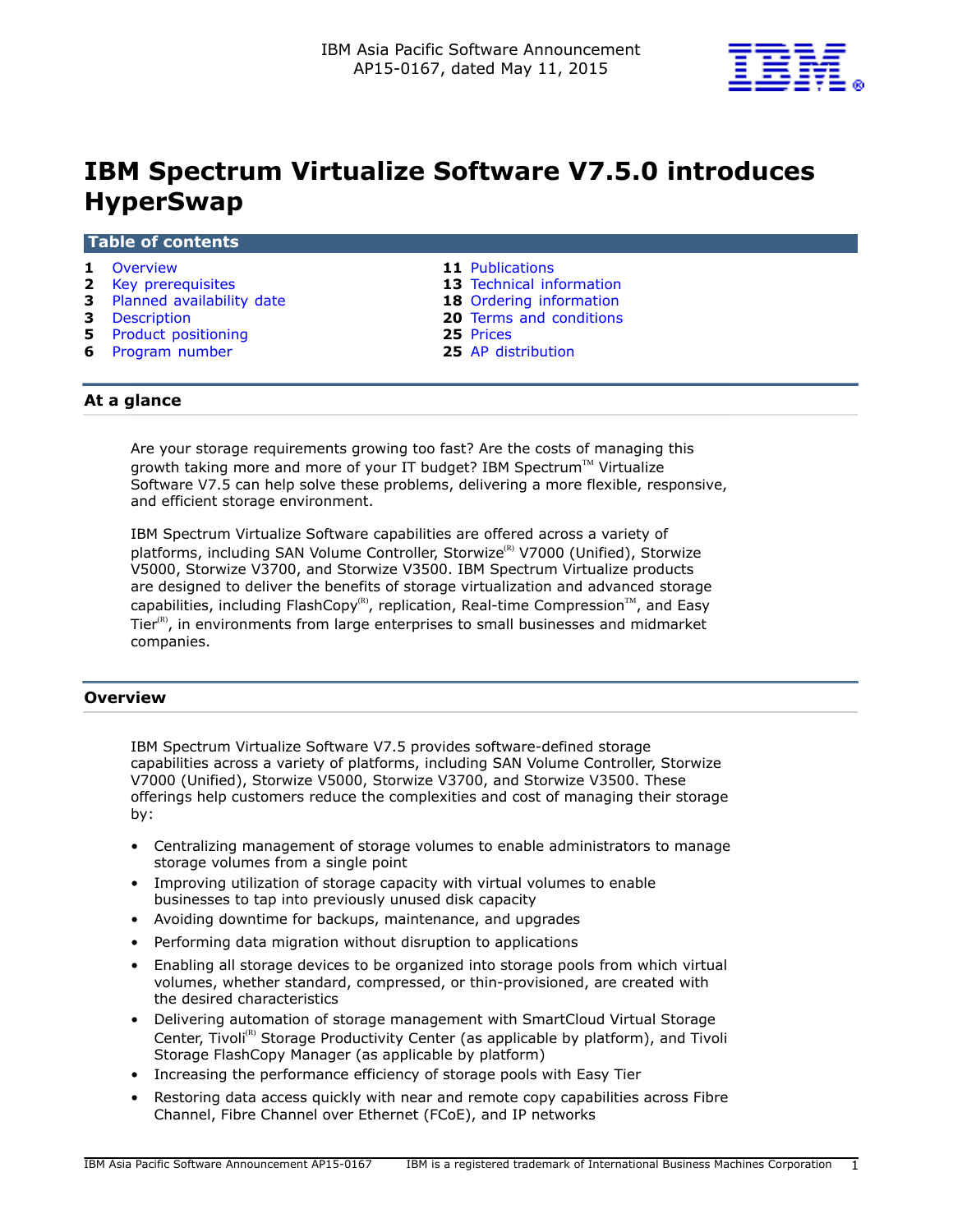HyperSwap<sup>(R)</sup> capability in IBM Spectrum Virtualize Software V7.5 delivers high availability and disaster recovery in one solution. HyperSwap reuses capital investments in order to achieve a range of recovery and management options which are transparent to host operations.

The ability to increase the number of FlashCopy relationships is supported with Spectrum Virtualize Software V7.5 by an increase in the bitmap space allocated for FlashCopy. Spectrum Virtualize Software V7.5 also now supports direct 16 Gbps Fibre Channel (except for AIX<sup>(R)</sup>), Microsoft<sup>TM</sup> Offloaded Data Transfer (ODX), VMware vSphere 6, and the underlying infrastructure for VMware Virtual Volumes (VVols).

# <span id="page-1-0"></span>**Key prerequisites**

#### **Software requirements**

IBM<sup>(R)</sup> SAN Volume Controller V7.5 (5641-VC7 and 5641-CP7) has the same software prerequisites as IBM SAN Volume Controller V7.4.

IBM Storwize V7000 V7.5 (5339-CB7, 5639-XB7, 5639-EB7, 5639-VM7, 5639-EV7, 5639-RM7, and 5639-CP7) has the same software prerequisites as IBM Storwize V7000 V7.4.

Spectrum Virtualize Software V7.5 is not available for IBM Flex System ${}^{\textrm{\tiny{(R)}}}$  V7000. IBM Flex System V7000 V7.2 (5639-NZ7, 5639-EX7, 5639-RE7, and 5639-CM7) has the same software prerequisites as IBM Flex System V7000 V7.1.

IBM Storwize V5000 V7.5 (5639-CT7, 5639-XT7, and 5639-ET7) has the same software prerequisites as IBM Storwize V5000 V7.4.

For all current storage systems and host environments supported with the IBM FlashSystem<sup>(R)</sup> V840, refer to the support website

[https://www-947.ibm.com/support/entry/portal/product/system\\_storage/](https://www-947.ibm.com/support/entry/portal/product/system_storage/flash_storage/flash_high_availability_systems/ibm_flashsystem_v840?productContext=863560521) [flash\\_storage/flash\\_high\\_availability\\_systems/ibm\\_flashsystem\\_v840?](https://www-947.ibm.com/support/entry/portal/product/system_storage/flash_storage/flash_high_availability_systems/ibm_flashsystem_v840?productContext=863560521) [productContext=863560521](https://www-947.ibm.com/support/entry/portal/product/system_storage/flash_storage/flash_high_availability_systems/ibm_flashsystem_v840?productContext=863560521)

Refer to the [Description](#page-2-1) section and the announcements listed in the [Reference](#page-4-1) [information](#page-4-1) section for more information about these products and their software requirements.

### **Hardware requirements**

IBM Spectrum Virtualize Software for SAN Volume Controller requires at least one pair of IBM System Storage<sup>(R)</sup> SAN Volume Controller (2145-DH8) storage engines with integrated battery backup units, or at least one pair of IBM System Storage SAN Volume Controller (2145-CG8, 2145-CF8, 2145-8A4, or 2145-8G4) storage engines with dual uninterruptible power supplies for installation.

IBM Spectrum Virtualize Software for Storwize V7000 requires at least one IBM Storwize V7000 Control Enclosure (2076-524, 2076-112, 2076-124, 2076-312, or 2076-324) for installation.

Spectrum Virtualize Software V7.5 is not available for the IBM Flex System V7000. IBM Storwize Family Software for Flex System V7000 V7.2 requires at least one IBM Flex System V7000 (4939-A49, 4939-H49, or 4939-X49) Control Enclosure for installation.

IBM Spectrum Virtualize Software for Storwize V5000 requires at least one IBM Storwize V5000 control enclosure (2077-12C, 2077-24C, 2078-12C, or 2078-24C) for installation.

IBM FlashSystem V840 Software V7.4 (5639-FS7) requires an IBM FlashSystem V840 Storage System (9846-AC1 and 9846-AE1, or 9848-AC1 and 9848-AE1) for installation.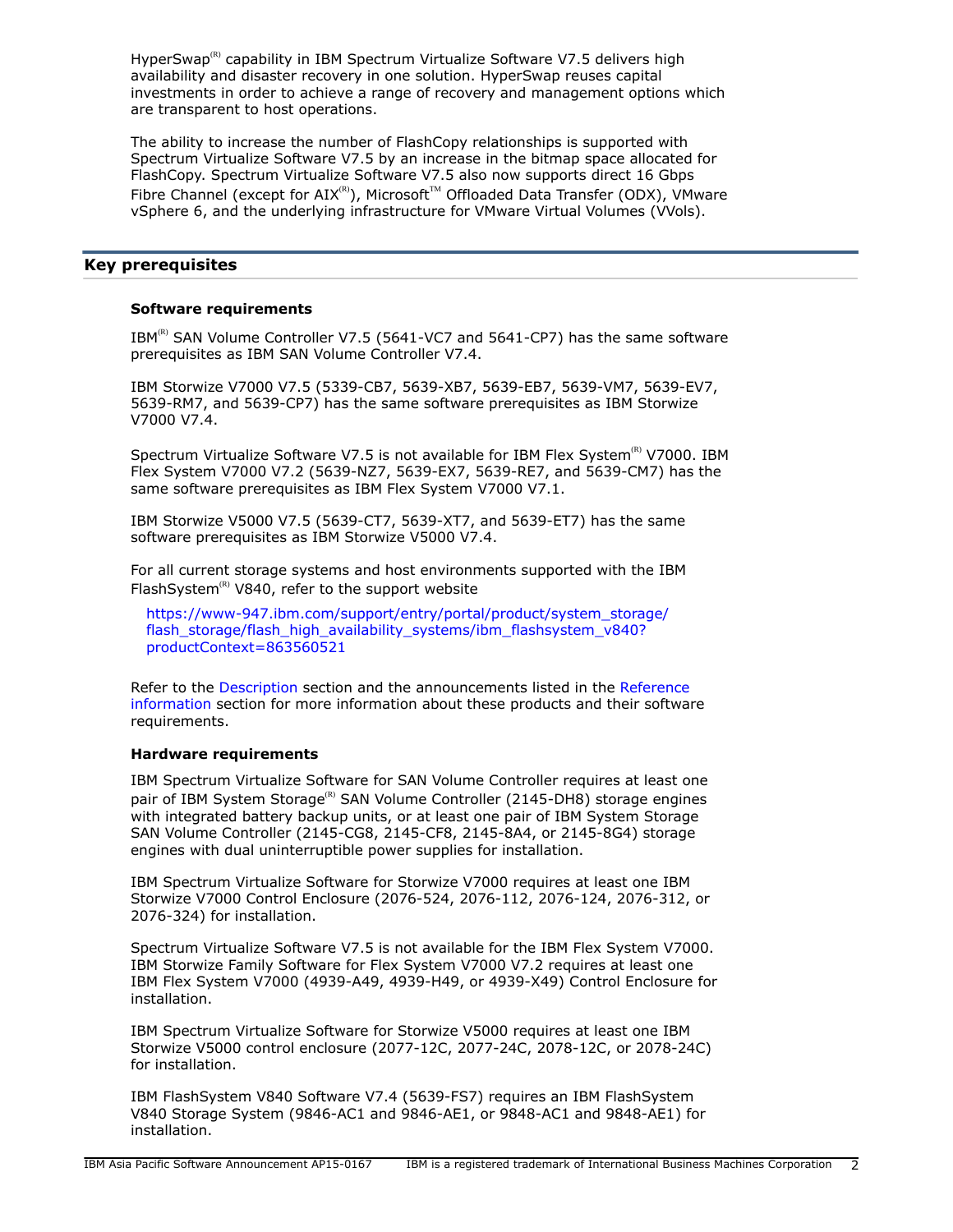Current support summaries, including specific software, hardware, and firmware levels supported, are maintained at their respective support websites.

• For SAN Volume Controller

<http://www.ibm.com/storage/support/2145>

• For Storwize V7000

<http://www.ibm.com/storage/support/storwize/v7000>

• For Storwize V5000

<http://www.ibm.com/storage/support/storwize/v5000>

• For Storwize V3700

<http://www.ibm.com/storage/support/storwize/v3700>

• For Storwize V3500

<http://www.ibm.com/storage/support/storwize/v3500>

• For IBM FlashSystem V840

[https://www-947.ibm.com/support/entry/portal/product/system\\_storage/](https://www-947.ibm.com/support/entry/portal/product/system_storage/flash_storage/flash_high_availability_systems/ibm_flashsystem_v840?productContext=863560521) [flash\\_storage/flash\\_high\\_availability\\_systems/ibm\\_flashsystem\\_v840?](https://www-947.ibm.com/support/entry/portal/product/system_storage/flash_storage/flash_high_availability_systems/ibm_flashsystem_v840?productContext=863560521) [productContext=863560521](https://www-947.ibm.com/support/entry/portal/product/system_storage/flash_storage/flash_high_availability_systems/ibm_flashsystem_v840?productContext=863560521)

For information about IBM Spectrum Virtualize hardware platforms, refer to the announcements listed in the [Reference information](#page-4-1) section.

# <span id="page-2-0"></span>**Planned availability date**

June 5, 2015

# <span id="page-2-1"></span>**Description**

IBM Spectrum Virtualize Software delivers a powerful solution for storage efficiency in environments where IBM is the primary storage. When used in combination with SAN Volume Controller, Storwize V7000 (Unified), Storwize V5000, Storwize V3700, and Storwize V3500, IBM Spectrum Virtualize provides the benefits of storage virtualization and advanced storage capabilities, including HyperSwap, vVol support, FlashCopy, replication, Real-time Compression, and Easy Tier.

## **HyperSwap for IBM Spectrum Virtualize**

HyperSwap capability enables each volume to be presented by two I/O groups. The configuration will tolerate combinations of node and site failures, using a flexible choice of host multipathing driver interoperability based on that available for the IBM Spectrum Virtualize family of products already. The use of FlashCopy (no FlashCopy licensing is required for the use of HyperSwap) helps maintain a*golden image*during automatic resynchronization. As remote mirroring is used to support the HyperSwap capability, Remote Mirroring licensing is a requirement for using HyperSwap on the IBM Spectrum Virtualize family of products.

While the capabilities of HyperSwap have similarities to the SVC Stretch Cluster, they use different underlying technologies to obtain those similar results, and not all the environment configuration variations available with SVC Stretch Cluster are necessarily available for HyperSwap. Review your environment configuration needs with your IBM sales representative.

HyperSwap is available for use with the SAN Volume Controller, Storwize V7000, and Storwize V5000 hardware platforms.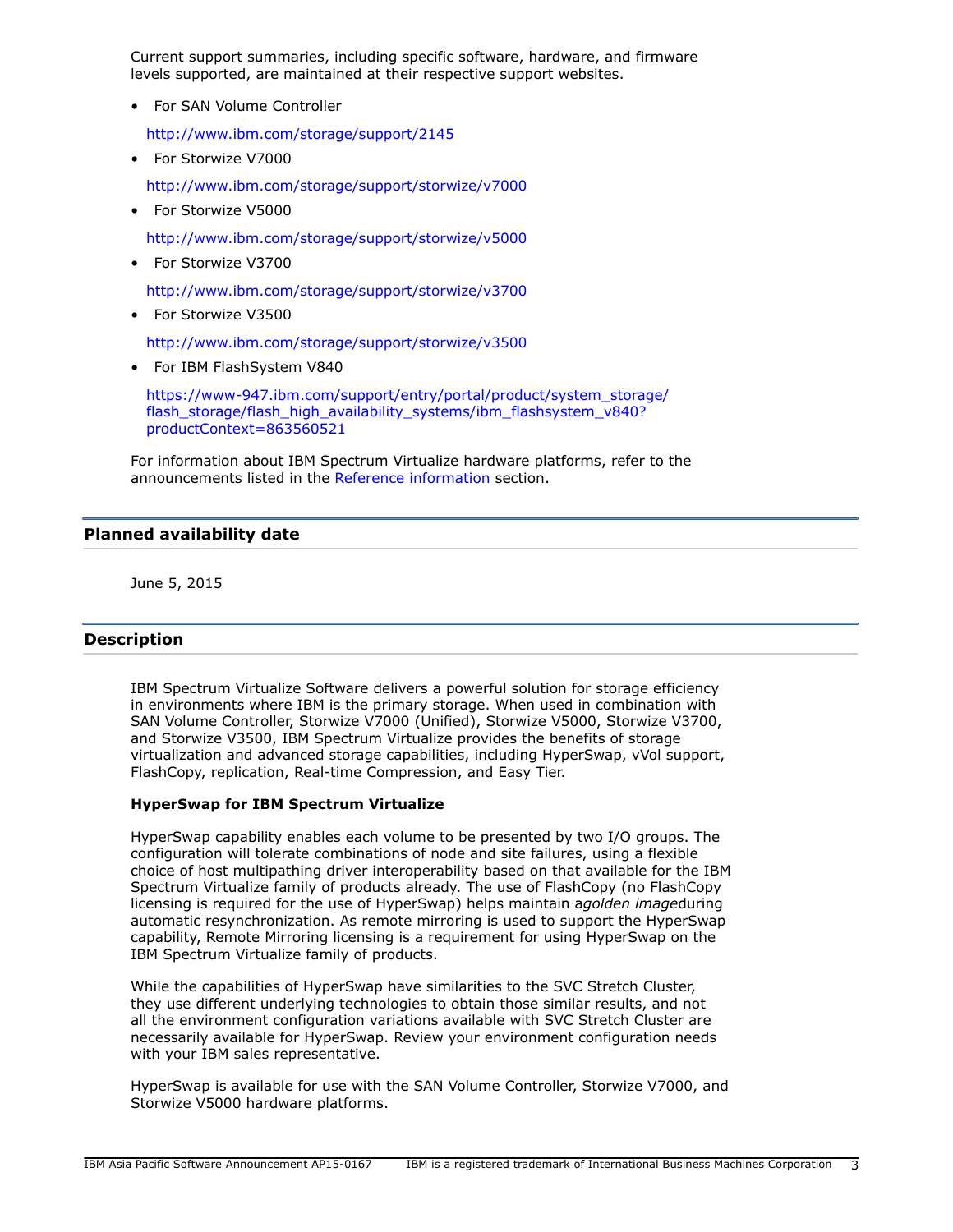# **VVols and vSphere 6.0**

Spectrum Virtualize Software V7.5 supports vSphere 6.0 and also has the ability to provide VVols, a function made available in vSphere 6.0. A short explanation of VVols demonstrates the advantage; each virtual machine (VM) keeps different types of data each in a VVol, each of which is presented as a volume (logical unit is SCSI) by the IBM Spectrum Virtualize system. Therefore, each VM owns a small number of volumes. This places responsibility for space management in the Spectrum Virtualize system, enabling the VM to take direct advantage of the software functions in the Spectrum Virtualize system such as FlashCopy.

Refer to IBM Knowledge Center to determine which software functions are made available to VVols. Refer to the [Publications](#page-10-0) section for more information about and links to the IBM Knowledge Center. The ability to manage VVols is subject to a forthcoming release of Spectrum Control Basic and a subsequent compatible modification level of Spectrum Virtualize Software V7.5 which will provide the appropriate vStorage APIs for Storage Awareness (VASA).

# **FlashCopy bitmap space increase**

Copy Services features and RAID require that small amounts of volume cache be converted from cache memory into bitmap memory to enable the functions to operate. With Spectrum Virtualize Software V7.5, the maximum allocated bitmap space for FlashCopy is increased four times to 2048 MB, enabling customers to configure more FlashCopy instances in a Spectrum Virtualize system.

The increase in FlashCopy bitmap space is available for use with all models of the SAN Volume Controller, Storwize V7000 Generation 2 meaning the 2076-524 (prior models of Storwize V7000 are not compatible), and Storwize V5000 hardware platforms.

# **Direct 16 Gbps Fibre Channel support (except for AIX)**

Spectrum Virtualize Software V7.5 allows you to directly connect host systems with the new 16 Gbps Fibre Channel ports with all host operating systems except AIX.

# **Microsoft Offloaded Data Transfer (ODX)**

Windows™ Offloaded Data Transfer (ODX) is supported with Spectrum Virtualize Software V7.5. This functionality in Windows improves efficiencies by intelligently managing Spectrum Virtualize systems to directly transfer data within or between systems, bypassing the Windows host system.

# **Revised licensing rules for SVC Real-time Compression Software (5641- CP7)**

Rather than using the volume size as the measure for determining how many terabytes of SVC Real-time Compression 5641-CP7 to license as previously announced, effective immediately for all licensed SVC Real-time Compression users, the measured terabyte capacity now applies to the actual managed disk capacity consumed by the compressed volumes.

For example, if you wish to store 500 TB of data where 300 TB of that data cannot be compressed (so it is not configured on compressed volumes), but 200 TB of that data can be compressed and is configured on compressed volumes; rather than needing to license 200 TB of Real-time Compression, the compression ratio (which can be obtained in advance using the Comprestimator tool, or can be later shown in the system as the actual amount of managed disk space consumed by those compressed volumes) can be applied to find out how much storage that 200 TB of volumes actually consumes. If, for example, the compression ratio is 3:1 for that 200 TB of data, meaning that only 1 TB of managed storage is consumed for every 3 TB of data, then the user would license only 1/3 of the 200 TB, or 67 TB of the 5641-CP7 license. The 5641-CP7 license continues to not be licensed to a specific SVC hardware device, but is licensed to the customer within a country, in the same way that SVC standard (5639-VC7) software is licensed today.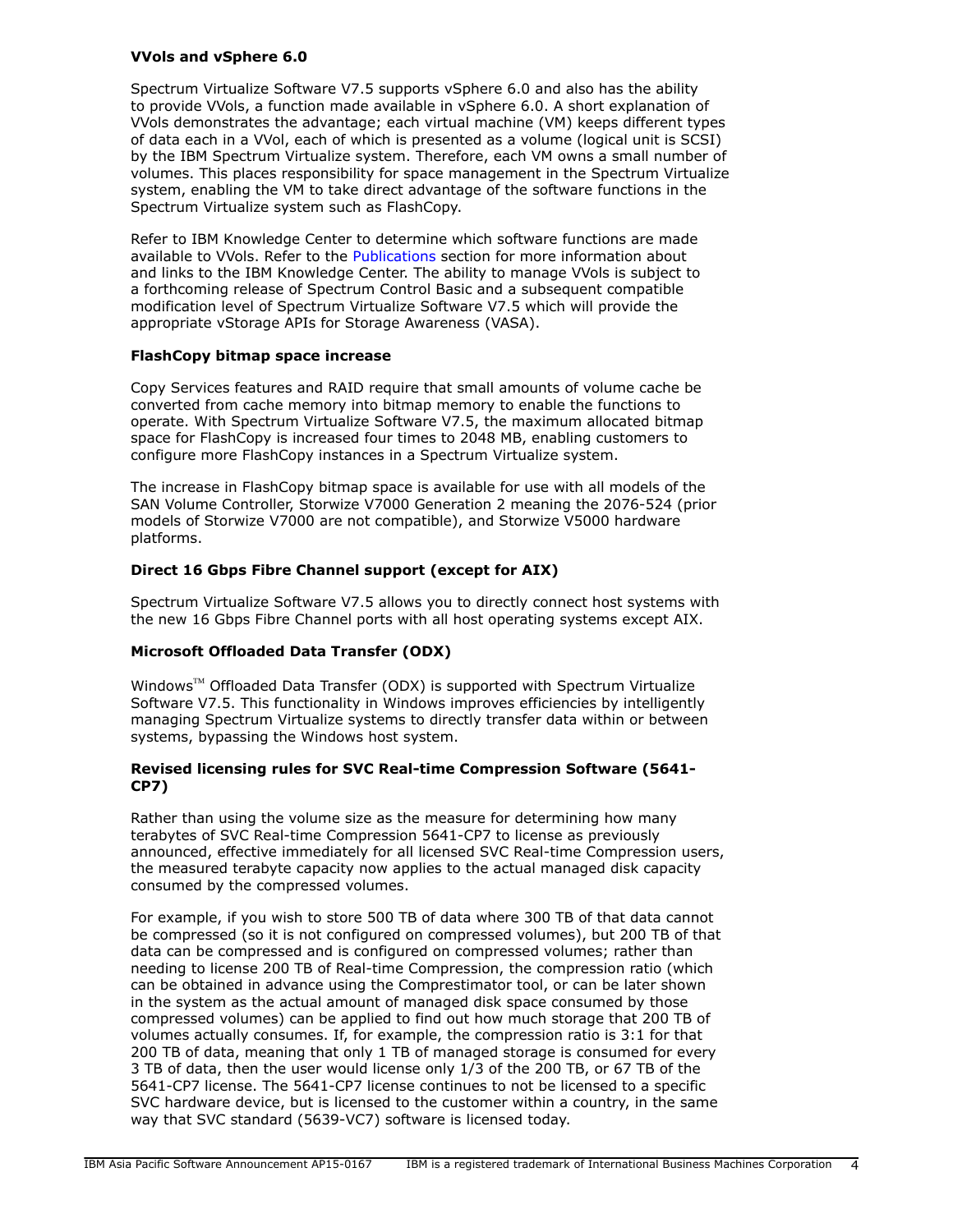#### **IBM Spectrum StorageTM**

IBM Spectrum Storage family naming, as introduced earlier in 2015 through IBM press releases, is replacing IBM Storwize Family naming. The Storwize Family Software naming previously used is being replaced with Spectrum Virtualize Software.

### **Accessibility by people with disabilities**

A US Section 508 Voluntary Product Accessibility Template (VPAT) containing details on accessibility compliance can be requested at

[http://www.ibm.com/able/product\\_accessibility/index.html](http://www.ibm.com/able/product_accessibility/index.html)

# <span id="page-4-0"></span>**Product positioning**

Customers today face a challenging business environment. There is a need to store more information to make their business more competitive and for IT to be responsive and support initiatives, all while controlling IT costs and limiting the amount of staff required to support IT.

IBM Spectrum Virtualize systems provide management of storage from entry and midrange up to enterprise disk systems, and enable hosts to attach through SAN, FCoE, or iSCSI to existing Ethernet networks. IBM Spectrum Virtualize is designed to be easy to use, enabling existing staff to start working with it rapidly. IBM Spectrum Virtualize uses virtualization, thin provisioning, and compression technologies to improve storage utilization and meet changing needs quickly and easily. In this way, Spectrum Virtualize products are the ideal complement to server virtualization strategies.

IBM Spectrum Virtualize also enables migration of data from existing storage systems to new ones, simplifying implementation and minimizing disruption. These are offerings for customers with existing SAN or FCoE networks who seek to reduce the complexities and costs of managing their storage.

IBM Spectrum Virtualize is a cross-industry offering for customers who are mainly focused on cost savings while dealing with complexity and increasing storage requirements. These customers also focus on scaling capability with reasonable costs, including disaster recovery functions (Remote Mirroring, FlashCopy, Stretched clusters) and performance features (SSD and Easy Tier).

# <span id="page-4-1"></span>**Reference information**

For more information about Storwize Family Software V7.4, refer to Software Announcement [AP14-0451,](http://www.ibm.com/common/ssi/cgi-bin/ssialias?infotype=an&subtype=ca&appname=gpateam&supplier=872&letternum=ENUSAP14-0451) dated October 28, 2014.

For more information about IBM 2145-DH8 SAN Volume Controller Storage Engine, refer to Hardware Announcement [AG14-0084,](http://www.ibm.com/common/ssi/cgi-bin/ssialias?infotype=an&subtype=ca&appname=gpateam&supplier=872&letternum=ENUSAG14-0084) dated May 6, 2014.

For more information about IBM Storwize V7000 2076-524, refer to Hardware Announcement [AG14-0051](http://www.ibm.com/common/ssi/cgi-bin/ssialias?infotype=an&subtype=ca&appname=gpateam&supplier=872&letternum=ENUSAG14-0051), dated May 6, 2014.

For more information about IBM FlashSystem V840, refer to Software Announcement [AP14-0430,](http://www.ibm.com/common/ssi/cgi-bin/ssialias?infotype=an&subtype=ca&appname=gpateam&supplier=872&letternum=ENUSAP14-0430) dated October 28, 2014.

# **Availability of national languages**

Planned and supported geography translations will be available for web download by June 5, 2015, at the following websites: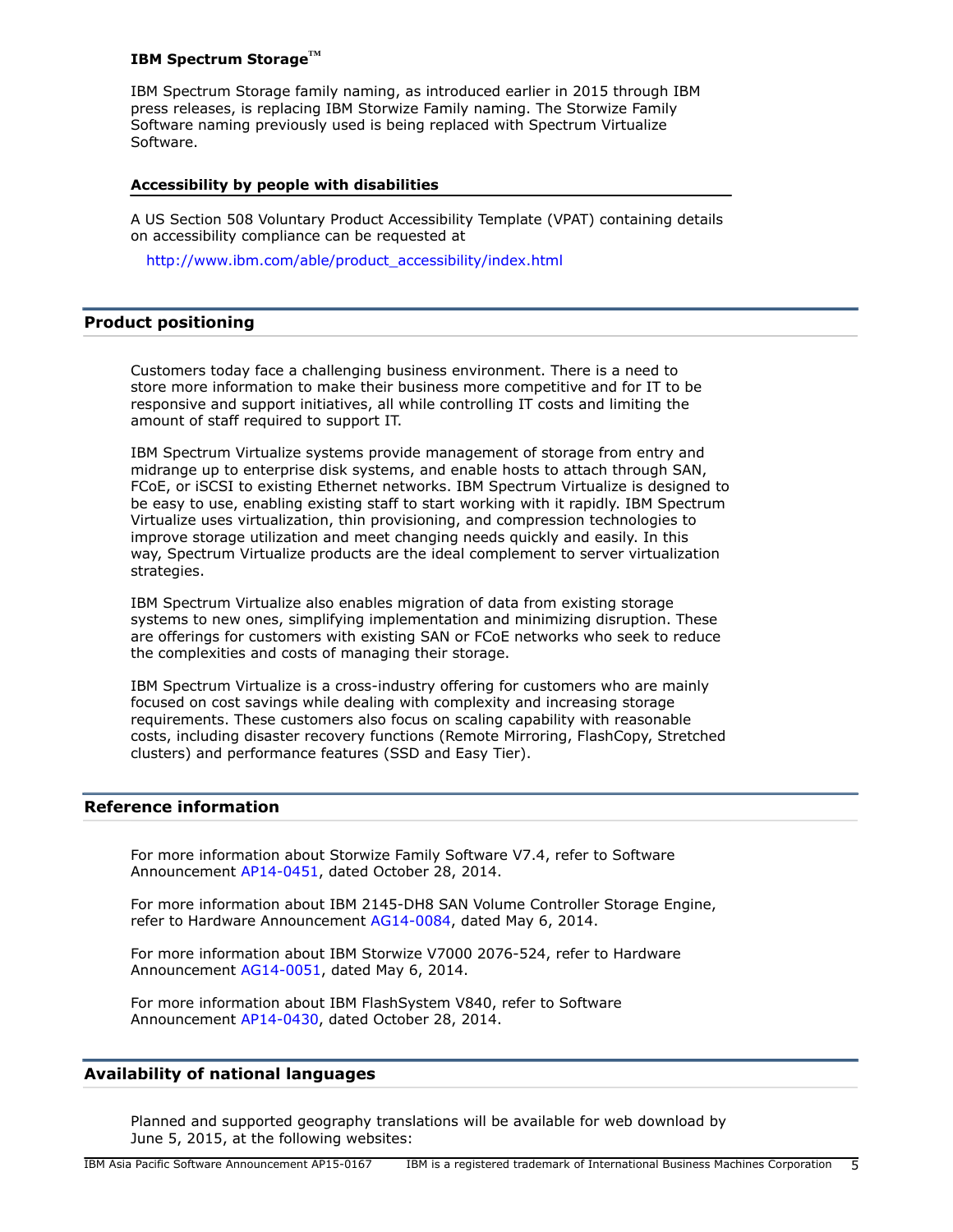• For SAN Volume Controller

<http://www.ibm.com/storage/support/2145>

- For Storwize V7000 <http://www.ibm.com/storage/support/storwize/v7000> • For Storwize V5000
	- <http://www.ibm.com/storage/support/storwize/v5000>
- For Storwize V3700 <http://www.ibm.com/storage/support/storwize/v3700>
- For Storwize V3500 <http://www.ibm.com/storage/support/storwize/v3500>
- For IBM FlashSystem V840

[https://www-947.ibm.com/support/entry/portal/product/system\\_storage/](https://www-947.ibm.com/support/entry/portal/product/system_storage/flash_storage/flash_high_availability_systems/ibm_flashsystem_v840?productContext=863560521) [flash\\_storage/flash\\_high\\_availability\\_systems/ibm\\_flashsystem\\_v840?](https://www-947.ibm.com/support/entry/portal/product/system_storage/flash_storage/flash_high_availability_systems/ibm_flashsystem_v840?productContext=863560521) [productContext=863560521](https://www-947.ibm.com/support/entry/portal/product/system_storage/flash_storage/flash_high_availability_systems/ibm_flashsystem_v840?productContext=863560521)

# <span id="page-5-0"></span>**Program number**

| Program number | <b>VRM</b> | <b>Program name</b>                                                                                                                             |
|----------------|------------|-------------------------------------------------------------------------------------------------------------------------------------------------|
| 5641-VC7       | 7.5.0      | <b>IBM Spectrum Virtualize</b><br>Software for SAN Volume<br>Controller V7                                                                      |
| 5725-M19       | 7.5.0      | IBM Spectrum Virtualize<br>Software for SAN Volume<br>Controller V7 (for Passport<br>Advantage <sup>(R)</sup> )                                 |
| 5641-CP7       | 7.5.0      | IBM Spectrum Virtualize<br>Software for SAN Volume<br>Controller Real-time<br>Compression Software V7                                           |
| 5725-H04       | 7.5.0      | <b>IBM Spectrum Virtualize</b><br>Software for SAN Volume<br><b>Controller Real-time</b><br>Compression Software V7<br>(for Passport Advantage) |
| 5639-VM7       | 7.5.0      | IBM Spectrum Virtualize<br>Software for Storwize<br>V7000                                                                                       |
| 5639-EV7       | 7.5.0      | <b>IBM Spectrum Virtualize</b><br>Software for Storwize<br>V7000 External<br>Virtualization Software                                            |
| 5639-RM7       | 7.5.0      | <b>IBM Spectrum Virtualize</b><br>Software for Storwize<br>V7000 Remote Mirroring<br>Software                                                   |
| 5639-CP7       | 7.5.0      | IBM Spectrum Virtualize<br>Software for Storwize<br>V7000 Real-time<br><b>Compression Software</b>                                              |
| 5639-CB7       | 7.5.0      | <b>IBM Spectrum Virtualize</b><br>Software for Storwize<br>V7000 Controller Software                                                            |
| 5639-XB7       | 7.5.0      | IBM Spectrum Virtualize<br>Software for Storwize<br>V7000 Expansion Software                                                                    |
| 5639-EB7       | 7.5.0      | <b>IBM Spectrum Virtualize</b><br>Software for Storwize<br>V7000 External Data<br><b>Virtualization Software</b>                                |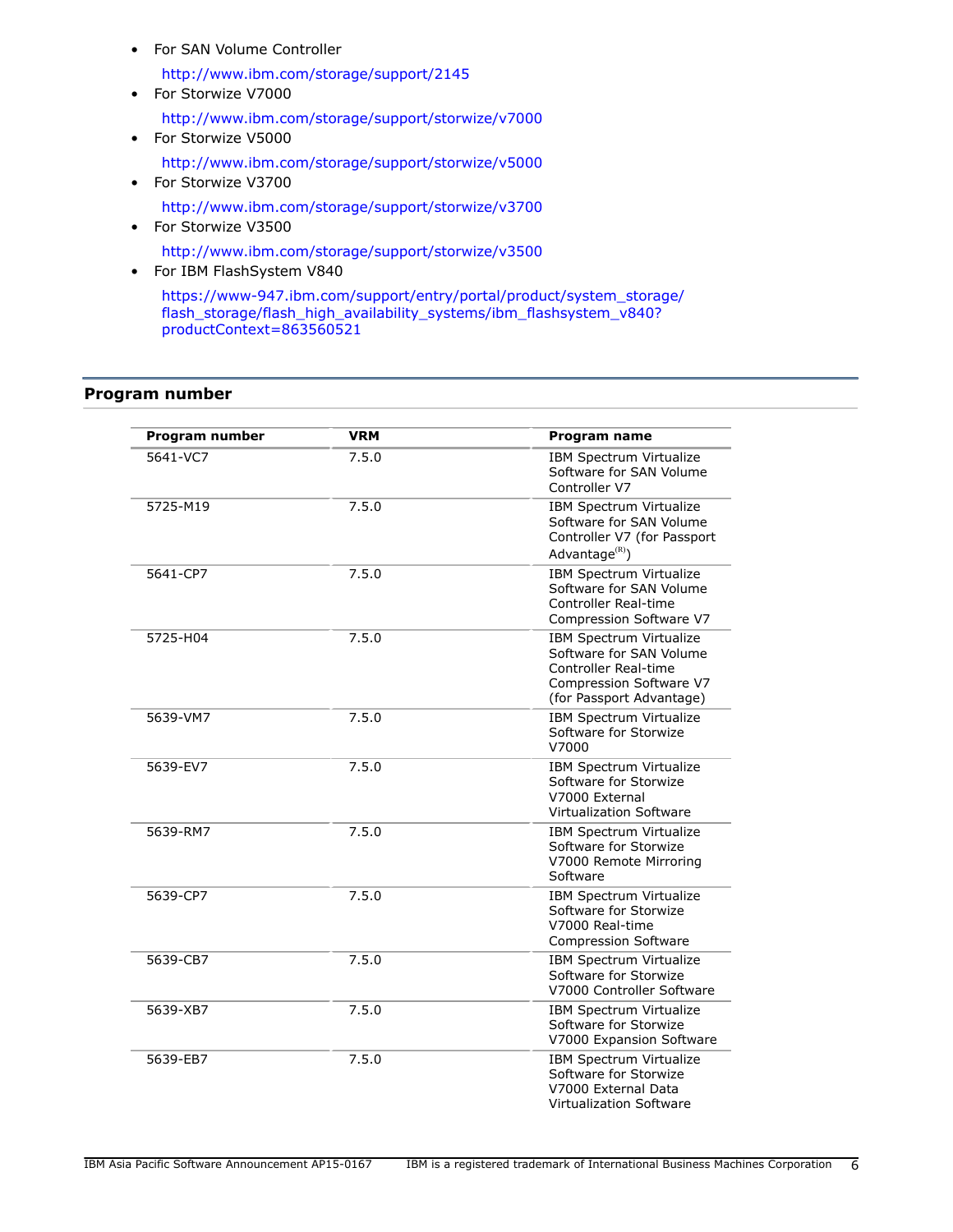| Program number | <b>VRM</b> | Program name                                                                                                     |
|----------------|------------|------------------------------------------------------------------------------------------------------------------|
| 5639-CT7       | 7.5.0      | IBM Spectrum Virtualize<br>Software for Storwize<br>V5000 Controller Software                                    |
| 5639-XT7       | 7.5.0      | <b>IBM Spectrum Virtualize</b><br>Software for Storwize<br>V5000 Expansion Software                              |
| 5639-ET7       | 7.5.0      | <b>IBM Spectrum Virtualize</b><br>Software for Storwize<br>V5000 External Data<br><b>Virtualization Software</b> |
| 5639-FS7       | 7.5.0      | IBM FlashSystem Software<br>V7                                                                                   |
| 5639-FC7       | 7.5.0      | IBM FlashSystem Real-<br>time Compression<br>Software V7                                                         |
| 5639-FR7       | 7.5.0      | IBM FlashSystem Remote<br>Mirroring Software V7                                                                  |
| 5639-FV7       | 7.5.0      | IBM FlashSystem External<br>Virtualization Software V7                                                           |

## **Product identification number**

# **IBM Spectrum Virtualize Software for SAN Volume Controller V7**

| Program PID number               | Maintenance 1 year PID<br>number | <b>Maintenance 3 year PID</b><br>number |
|----------------------------------|----------------------------------|-----------------------------------------|
| 5641-VC7                         | 5641-VCA reg                     | 5641-VCC reg                            |
| Maintenance 2 year PID<br>number | Maintenance 4 year PID<br>number | <b>Maintenance 5 year PID</b><br>number |
| 5641-VCB reg                     | 5641-VCD reg                     | 5641-VCE reg                            |

## **IBM Spectrum Virtualize Software for SAN Volume Controller Real-time Compression Software V7**

| Program PID number                      | Maintenance 1 year PID<br>number | Maintenance 3 year PID<br>number        |
|-----------------------------------------|----------------------------------|-----------------------------------------|
| 5641-CP7                                | 5641-CS1 reg                     | 5641-CS3 reg                            |
| <b>Maintenance 2 year PID</b><br>number | Maintenance 4 year PID<br>number | <b>Maintenance 5 year PID</b><br>number |
|                                         |                                  |                                         |

# **IBM Spectrum Virtualize Software for Storwize V7000 V7**

| Program PID number                      | Maintenance 1 year PID<br>number | Maintenance 3 year PID<br>number        |
|-----------------------------------------|----------------------------------|-----------------------------------------|
| 5639-VM7                                | 5639-SM1 reg/ren                 | 5639-SM3 reg                            |
|                                         | 5639-SM2 afl                     | 5639-SM4 renewal                        |
|                                         |                                  | 5639-SM5 afl                            |
| <b>Maintenance 2 year PID</b><br>number | Maintenance 4 year PID<br>number | <b>Maintenance 5 year PID</b><br>number |
| 5639-SM6 reg                            | 5639-SM7 reg                     | 5639-SM8 reg                            |

#### **IBM Spectrum Virtualize Software for Storwize V7000 External Virtualization Software V7**

| Program PID number | Maintenance 1 year PID<br>number | Maintenance 3 year PID<br>number |
|--------------------|----------------------------------|----------------------------------|
| 5639-EV7           | 5639-EVA reg/ren                 | 5639-EVD reg                     |
|                    | 5639-EVB afl                     | 5639-EVE renewal                 |
|                    |                                  | 5639-EVF afl                     |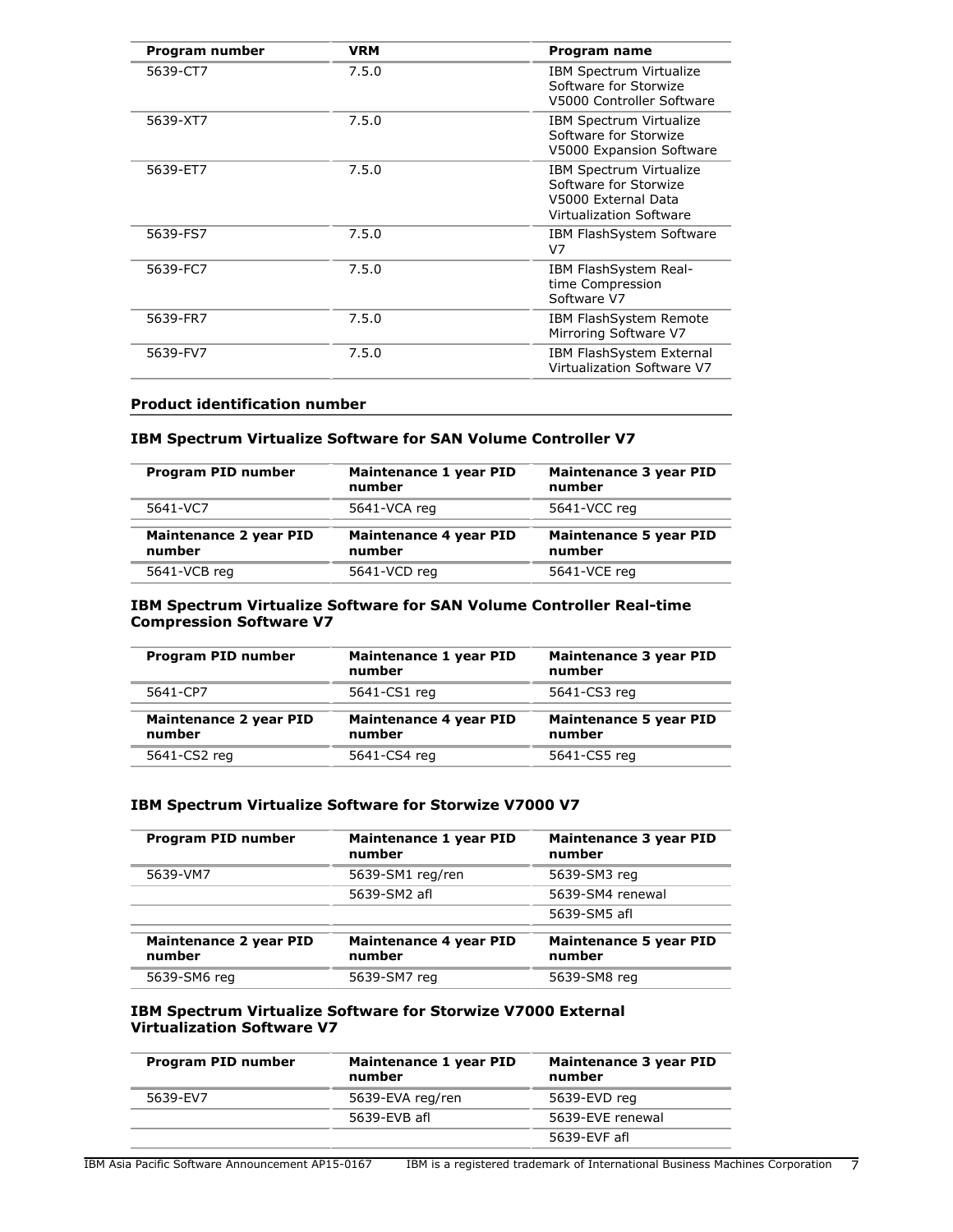| Maintenance 2 year PID | Maintenance 4 year PID | Maintenance 5 year PID |
|------------------------|------------------------|------------------------|
| number                 | number                 | number                 |
| 5639-EVC reg           | 5639-EVG reg           | 5639-EVH reg           |

# **IBM Spectrum Virtualize Software for Storwize V7000 Remote Mirroring Software V7**

| Program PID number               | Maintenance 1 year PID<br>number | <b>Maintenance 3 year PID</b><br>number |
|----------------------------------|----------------------------------|-----------------------------------------|
| 5639-RM7                         | 5639-RMA reg/ren                 | 5639-RMD reg                            |
|                                  | 5639-RMB afl                     | 5639-RME ren                            |
|                                  |                                  | 5639-RMF afl                            |
| Maintenance 2 year PID<br>number | Maintenance 4 year PID<br>number | <b>Maintenance 5 year PID</b><br>number |
| 5639-RMC reg                     | 5639-RMG reg                     | 5639-RMH reg                            |

# **IBM Spectrum Virtualize Software for Storwize V7000 Real-time Compression Software V7**

| Program PID number                      | Maintenance 1 year PID<br>number | Maintenance 3 year PID<br>number        |
|-----------------------------------------|----------------------------------|-----------------------------------------|
| 5639-CP7                                | 5639-CS1 reg/ren                 | 5639-CS3 reg                            |
|                                         | 5639-CS2 afl                     | 5639-CS4 renewal                        |
|                                         |                                  | 5639-CS5 afl                            |
| <b>Maintenance 2 year PID</b><br>number | Maintenance 4 year PID<br>number | <b>Maintenance 5 year PID</b><br>number |
| 5639-CS6 reg                            | 5639-CS7 reg                     | 5639-CS8 reg                            |

# **IBM Spectrum Virtualize Software for Storwize V7000 Controller Software V7**

| Program PID number                      | Maintenance 1 year PID<br>number        | <b>Maintenance 3 year PID</b><br>number |
|-----------------------------------------|-----------------------------------------|-----------------------------------------|
| 5639-CB7                                | 5639-CBA reg/ren                        | 5639-CBC reg                            |
|                                         | 5639-CBB afl                            | 5639-CBD renewal                        |
|                                         |                                         | 5639-CBE afl                            |
| <b>Maintenance 2 year PID</b><br>number | <b>Maintenance 4 year PID</b><br>number | <b>Maintenance 5 year PID</b><br>number |
| 5639-CBF reg                            | 5639-CBG reg                            | 5639-CBH reg                            |

# **IBM Spectrum Virtualize Software for Storwize V7000 Expansion Software V7**

| Program PID number                      | Maintenance 1 year PID<br>number | Maintenance 3 year PID<br>number        |
|-----------------------------------------|----------------------------------|-----------------------------------------|
| 5639-XB7                                | 5639-XBA reg/ren                 | 5639-XBC reg                            |
|                                         | 5639-XBB afl                     | 5639-XBD renewal                        |
|                                         |                                  | 5639-XBE afl                            |
| <b>Maintenance 2 year PID</b><br>number | Maintenance 4 year PID<br>number | <b>Maintenance 5 year PID</b><br>number |
| 5639-XBF reg                            | 5639-XBG reg                     | 5639-XBH reg                            |

# **IBM Spectrum Virtualize Software for Storwize V7000 External Data Virtualization Software V7**

| Program PID number | Maintenance 1 year PID<br>number | Maintenance 3 year PID<br>number |
|--------------------|----------------------------------|----------------------------------|
| 5639-EB7           | 5639-EBA reg/ren                 | 5639-EBC reg                     |
|                    | 5639-EBB afl                     | 5639-EBD renewal                 |
|                    |                                  | 5639-EBE afl                     |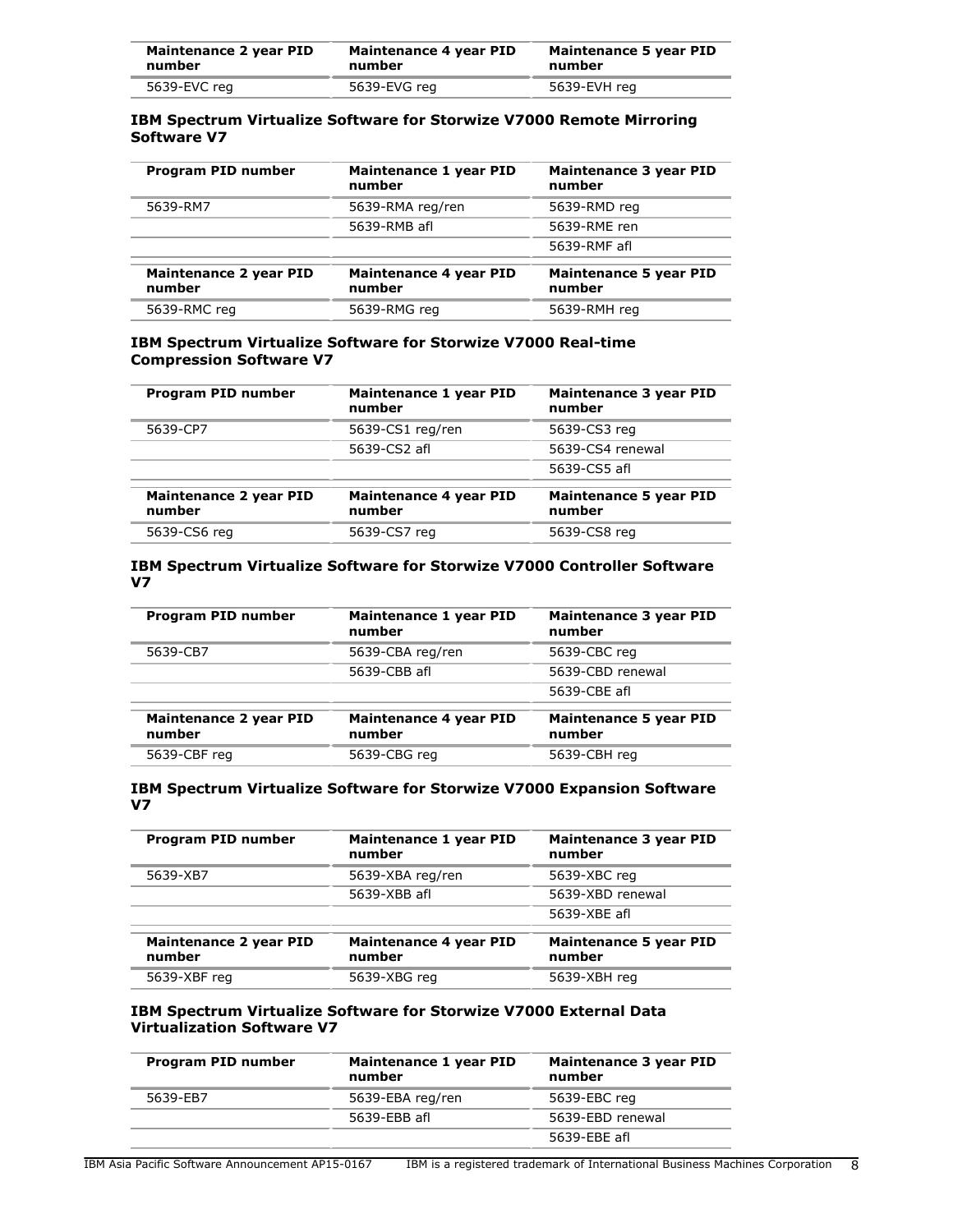| Maintenance 2 year PID | Maintenance 4 year PID | Maintenance 5 year PID |
|------------------------|------------------------|------------------------|
| number                 | number                 | number                 |
| 5639-EBF reg           | 5639-EBG reg           | 5639-EBH reg           |

# **IBM Spectrum Virtualize Software for Storwize V5000 Controller Software V7**

| <b>Program PID number</b>               | Maintenance 1 year PID<br>number | Maintenance 3 year PID<br>number        |
|-----------------------------------------|----------------------------------|-----------------------------------------|
| 5639-CT7                                | 5639-CTA reg/ren                 | 5639-CTC reg                            |
|                                         | 5639-CTB afl                     | 5639-CTD renewal                        |
|                                         |                                  | 5639-CTE afl                            |
| <b>Maintenance 2 year PID</b><br>number | Maintenance 4 year PID<br>number | <b>Maintenance 5 year PID</b><br>number |
| 5639-CTF reg                            | 5639-CTG reg                     | 5639-CTH reg                            |

# **IBM Spectrum Virtualize Software for Storwize V5000 Expansion Software V7**

| Program PID number                      | Maintenance 1 year PID<br>number | Maintenance 3 year PID<br>number        |
|-----------------------------------------|----------------------------------|-----------------------------------------|
| 5639-XT7                                | 5639-XTA reg/ren                 | 5639-XTC reg                            |
|                                         | 5639-XTB afl                     | 5639-XTD renewal                        |
|                                         |                                  | 5639-XTE afl                            |
| <b>Maintenance 2 year PID</b><br>number | Maintenance 4 year PID<br>number | <b>Maintenance 5 year PID</b><br>number |
| 5639-XTF reg                            | 5639-XTG reg                     | 5639-XTH reg                            |

# **IBM Spectrum Virtualize Software for Storwize V5000 External Data Virtualization Software V7**

| Program PID number                      | Maintenance 1 year PID<br>number | Maintenance 3 year PID<br>number        |
|-----------------------------------------|----------------------------------|-----------------------------------------|
| 5639-ET7                                | 5639-ETA reg/ren                 | 5639-ETC reg                            |
|                                         | 5639-ETB afl                     | 5639-ETD renewal                        |
|                                         |                                  | 5639-ETE afl                            |
| <b>Maintenance 2 year PID</b><br>number | Maintenance 4 year PID<br>number | <b>Maintenance 5 year PID</b><br>number |
| 5639-ETF reg                            | 5639-ETG reg                     | 5639-ETH reg                            |

# **IBM FlashSystem Software V7**

| Program PID number                      | Maintenance 1 year PID<br>number | <b>Maintenance 3 year PID</b><br>number |
|-----------------------------------------|----------------------------------|-----------------------------------------|
| 5639-FS7                                | 5639-FSA reg/ren                 | 5639-FSC reg                            |
|                                         | 5639-FSB afl                     | 5639-FSD renewal                        |
|                                         |                                  | 5639-FSE afl                            |
| <b>Maintenance 2 year PID</b><br>number | Maintenance 4 year PID<br>number | <b>Maintenance 5 year PID</b><br>number |
| 5639-FSF reg                            | 5639-FSG reg                     | 5639-FSH reg                            |

#### **IBM FlashSystem Real-Time Compression Software V7**

| <b>Program PID number</b>               | Maintenance 1 year PID<br>number | <b>Maintenance 3 year PID</b><br>number |
|-----------------------------------------|----------------------------------|-----------------------------------------|
| 5639-FC7                                | 5639-FCA reg/ren                 | 5639-FCC reg                            |
|                                         | 5639-FCB afl                     | 5639-FCD renewal                        |
|                                         |                                  | 5639-FCE afl                            |
| <b>Maintenance 2 year PID</b><br>number | Maintenance 4 year PID<br>number | <b>Maintenance 5 year PID</b><br>number |
| 5639-FCF reg                            | 5639-FCG reg                     | 5639-FCH reg                            |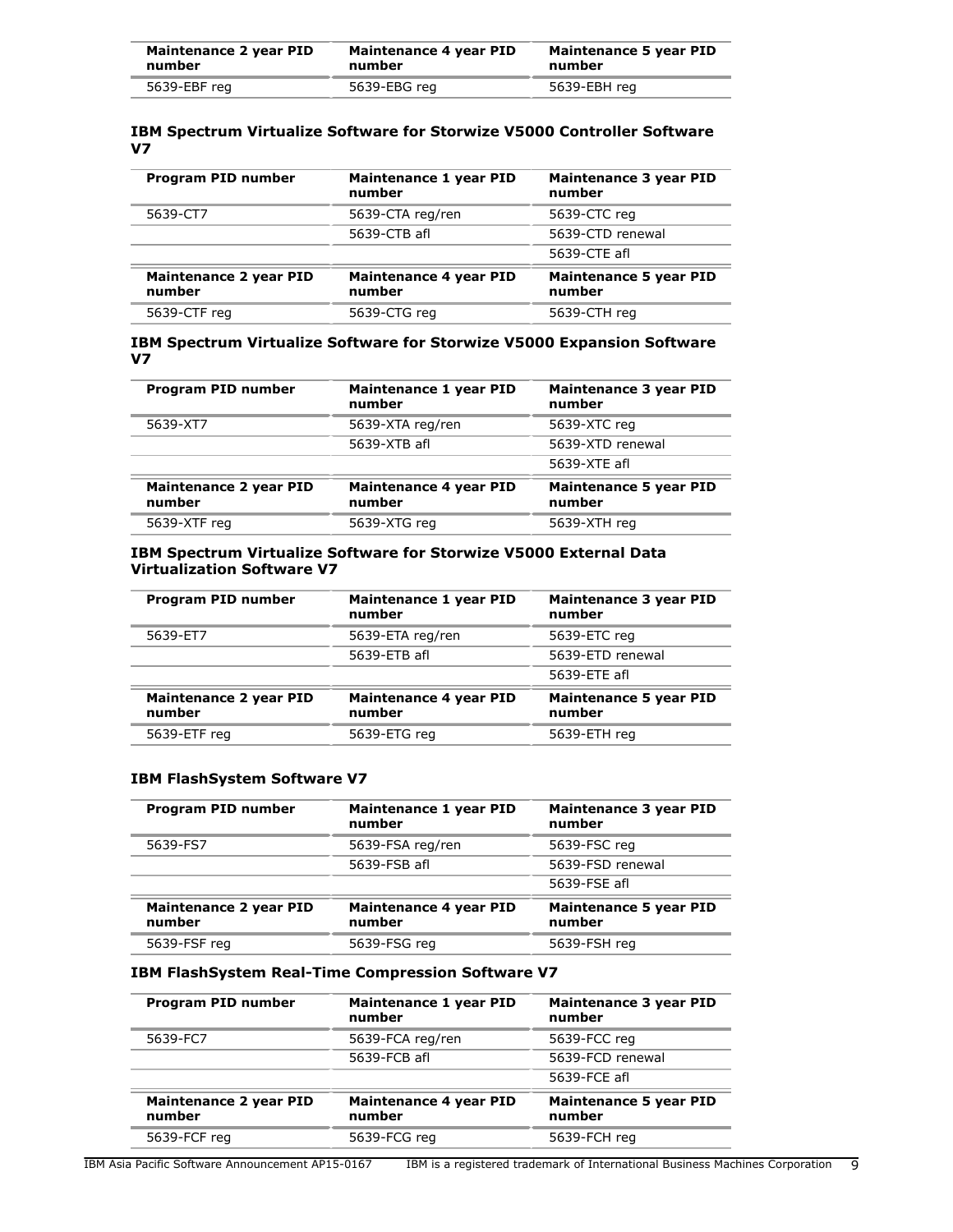## **IBM FlashSystem Remote Mirroring Software V7**

| Program PID number               | Maintenance 1 year PID<br>number | <b>Maintenance 3 year PID</b><br>number |
|----------------------------------|----------------------------------|-----------------------------------------|
| 5639-FR7                         | 5639-FRA reg/ren                 | 5639-FRC reg                            |
|                                  | 5639-FRB afl                     | 5639-FRD renewal                        |
|                                  |                                  | 5639-FRE afl                            |
| Maintenance 2 year PID<br>number | Maintenance 4 year PID<br>number | <b>Maintenance 5 year PID</b><br>number |
| 5639-FRF reg                     | 5639-FRG rea                     | 5639-FRH rea                            |

#### **IBM FlashSystem External Virtualization Software V7**

| <b>Program PID number</b>               | Maintenance 1 year PID<br>number | <b>Maintenance 3 year PID</b><br>number |
|-----------------------------------------|----------------------------------|-----------------------------------------|
| 5639-FV7                                | 5639-FVA reg/ren                 | 5639-FVC reg                            |
|                                         | 5639-FVB afl                     | 5639-FVD renewal                        |
|                                         |                                  | 5639-FVE afl                            |
| <b>Maintenance 2 year PID</b><br>number | Maintenance 4 year PID<br>number | <b>Maintenance 5 year PID</b><br>number |
| 5639-FVF reg                            | 5639-FVG reg                     | 5639-FVH reg                            |

# **Education support**

Web lecture courses are available to IBM and Business Partners.

Storage Technical Online Education courses on the IBM Spectrum Virtualize Software products are available to IBM and Business Partners on the IBM Systems College (formerly STG SMART Zone) site

- IBM
	- <http://lt.be.ibm.com/smartzone/storagetech>
- Business Partners

<http://www.ibm.com/services/weblectures/dlv/smartzone/storagetech>

Classroom courses are available to IBM, Business Partners, and customers.

Hands-on courses are available worldwide to all audiences for SVC:

| Course number     | Course title                                                        |  |
|-------------------|---------------------------------------------------------------------|--|
| SNV <sub>1G</sub> | SAN Volume Controller (SVC) Planning and<br>implementation workshop |  |

For more information and course schedules, visit the IBM training website

[http://www.ibm.com/services/learning/ites.wss/zz/en?pageType=tp\\_search](http://www.ibm.com/services/learning/ites.wss/zz/en?pageType=tp_search)

Search on the course number **SNV1G.**

SNV1Gfor IBM

[SNV1G](https://w3-151.ibm.com/learning/lms/Saba/Web/Main/goto/learningActivity?deepLinkRedirect=false&courseNum=SNV1G)

SNV1Gfor Business Partners (worldwide)

[http://www.ibm.com/services/learning/ites.wss/zz/en?](http://www-304.ibm.com/services/learning/ites.wss/zz/en?pageType=course_description&courseCode=SNV1G) [pageType=course\\_description&courseCode=SNV1G](http://www-304.ibm.com/services/learning/ites.wss/zz/en?pageType=course_description&courseCode=SNV1G)

More information is available at

<http://www.ibm.com/services/learning/>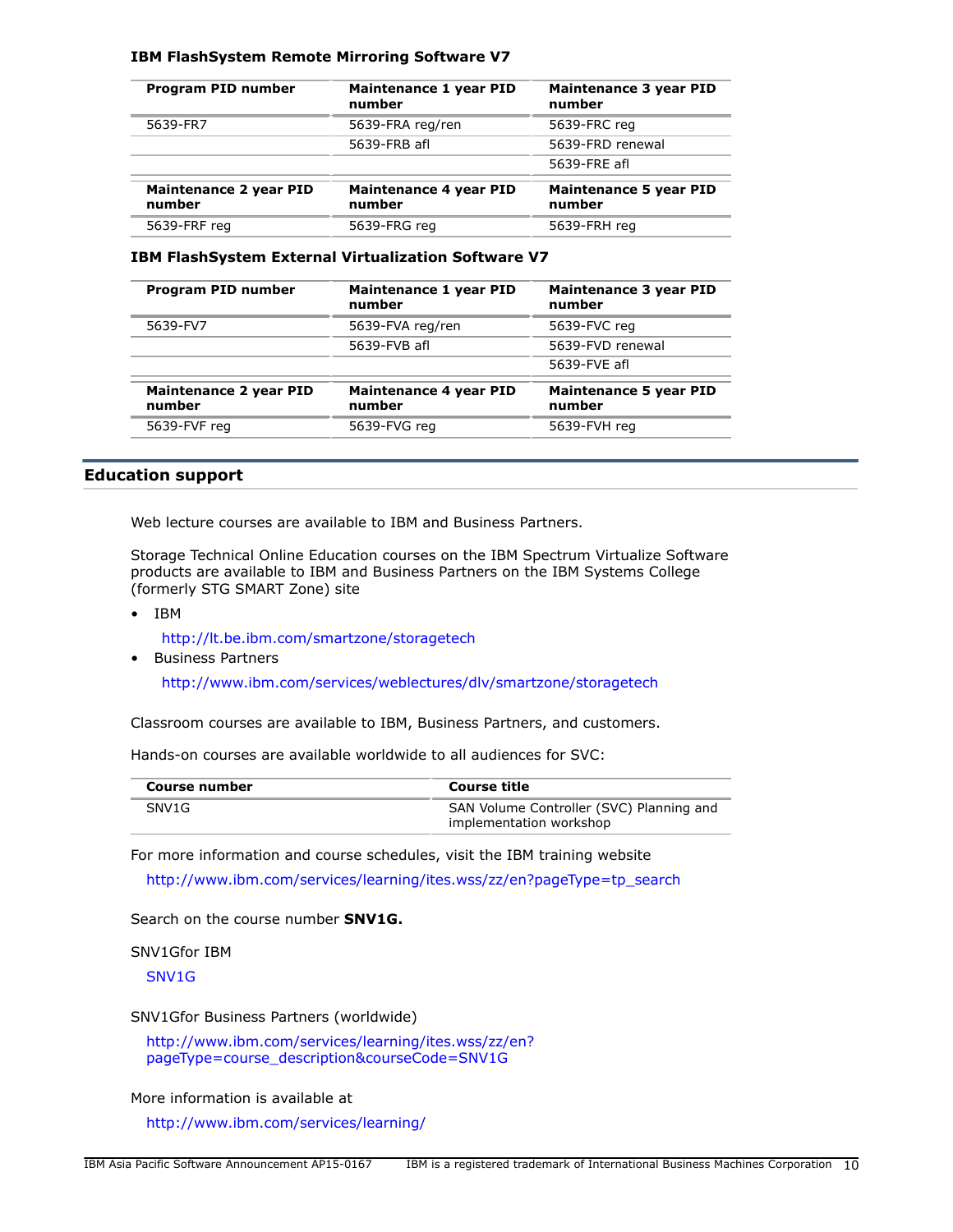or

<http://www.ibm.com/training>

IBM Global Services, IT Education Services, supports many IBM offerings.

For descriptions of courses for IT professionals and managers, visit

<http://www.ibm.com/services/learning/training.html>

Contact your IBM representative for course information.

# **Offering Information**

Product information is available via the Offering Information website <http://www.ibm.com/common/ssi>

Also, visit the Passport Advantage $(R)$  website <http://www.ibm.com/software/passportadvantage>

# <span id="page-10-0"></span>**Publications**

No publications are shipped with these programs.

The following publications can be downloaded in PDF format from the websites that follow this list:

| <b>Title</b>                                                                           | Order number |
|----------------------------------------------------------------------------------------|--------------|
| IBM Spectrum Virtualize Software for SAN<br>Volume Controller Read First Flyer         | GA32-0843    |
| IBM SAN Volume Controller Model 2145-<br>DH8 Hardware Installation Guide               | GC27-3923    |
| IBM SAN Volume Controller Hardware<br>Maintenance Guide                                | GC27-2283    |
| <b>IBM SAN Volume Controller</b><br>Troubleshooting Guide                              | GC27-2284    |
| <b>IBM SAN Volume Controller Software</b><br>Installation and Configuration Guide      | GC27-2286    |
| IBM SAN Volume Controller and Storwize<br>V7000 Command-Line Interface User's<br>Guide | GC27-2287    |
| IBM SAN Volume Controller CIM Agent<br>Developer's Guide                               | SG27-2288    |
| IBM SAN Volume Controller Safety Notices                                               | GA32-0844    |
| IBM Multipath Subsystem Device Driver<br>User's Guide                                  | GC52-1309    |
| IBM Storwize V7000 CIM Agent<br>Developer's Guide                                      | GC27-2292-02 |
| IBM Storwize V7000 Read First                                                          | GC27-2293-01 |
| IBM Storwize V7000 Quick Installation<br>Guide                                         | GC27-2290-02 |
| IBM Storwize V7000 Troubleshooting,<br>Recovery, and Maintenance Guide                 | GC27-2291-02 |
| IBM Storwize V7000 Safety Notices                                                      | GC27-3924-00 |
| IBM Storwize V5000 Quick Installation<br>Guide                                         | GI13-2861-00 |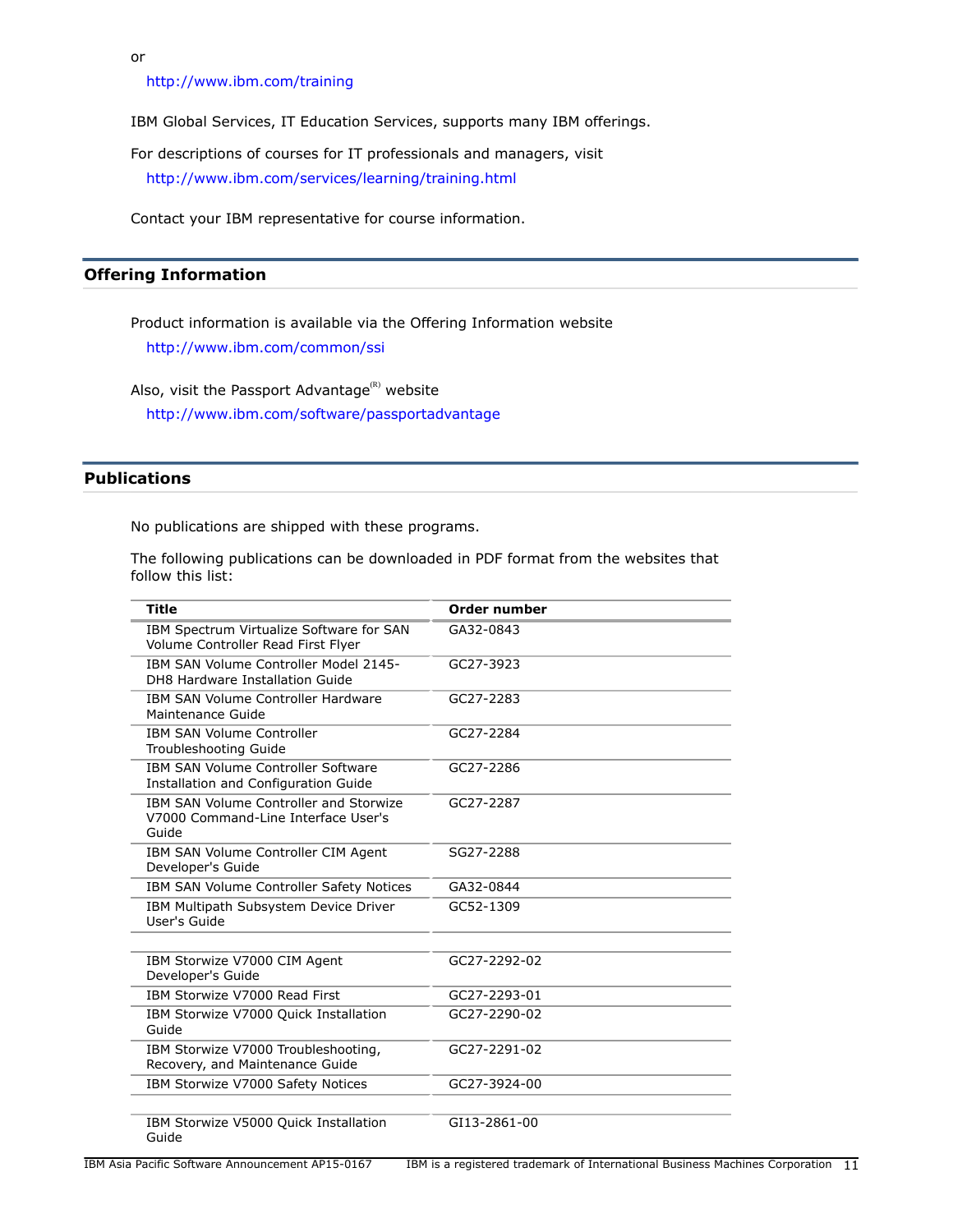| Title                                  | Order number |
|----------------------------------------|--------------|
| IBM Storwize V5000 Installation Poster | SC27-5923-00 |
| IBM Storwize V5000 Read First Flyer    | GI13-2860-00 |
| <b>IBM Systems Safety Notices</b>      | G229-9054-06 |

To view online information and link to a download site, visit IBM Knowledge Center, then see the Publications listed under the 7.5.0 release.

• For SAN Volume Controller

<http://www-01.ibm.com/support/knowledgecenter/STPVGU/welcome>

- For IBM Storwize V7000 <http://www-01.ibm.com/support/knowledgecenter/ST3FR7/welcome>
- For IBM Storwize V5000

<http://www-01.ibm.com/support/knowledgecenter/STHGUJ/welcome>

- For IBM Storwize V3700
	- <http://www-01.ibm.com/support/knowledgecenter/STLM5A/welcome>
- For IBM Storwize V3500 <http://www-01.ibm.com/support/knowledgecenter/STLM6B/welcome>
- For IBM FlashSystem V840 [http://www-01.ibm.com/support/knowledgecenter/ST2HTZ/landing/](http://www-01.ibm.com/support/knowledgecenter/ST2HTZ/landing/Flashsystem_V840.htm) [Flashsystem\\_V840.htm](http://www-01.ibm.com/support/knowledgecenter/ST2HTZ/landing/Flashsystem_V840.htm)
- To order additional selected hardcopy publications for a fee or to download free PDF format publications, visit the IBM Publications Center website

<http://www.ibm.com/shop/publications/order>

To directly download publications in PDF format, visit the IBM product support website.

• For SAN Volume Controller

<http://www.ibm.com/storage/support/2145>

• For Storwize V7000

<http://www.ibm.com/storage/support/storwize/v7000>

• For Storwize V5000

<http://www.ibm.com/storage/support/storwize/v5000>

• For Storwize V3700

<http://www.ibm.com/storage/support/storwize/v3700>

• For Storwize V3500

<http://www.ibm.com/storage/support/storwize/v3500>

• For IBM FlashSystem V840

[https://www-947.ibm.com/support/entry/portal/product/system\\_storage/](https://www-947.ibm.com/support/entry/portal/product/system_storage/flash_storage/flash_high_availability_systems/ibm_flashsystem_v840?productContext=863560521) flash storage/flash high availability systems/ibm flashsystem v840? [productContext=863560521](https://www-947.ibm.com/support/entry/portal/product/system_storage/flash_storage/flash_high_availability_systems/ibm_flashsystem_v840?productContext=863560521)

• Contact your IBM representative.

# **The IBM Publications Center**

Hardcopies of selected publications are available for a fee from the IBM Publications Center, as well as free softcopy publications. The Publications Center is a worldwide central repository for IBM product publications and marketing material with a catalog of 70,000 items. Extensive search facilities are provided. A large number of publications are available online in various file formats, and they can all be downloaded.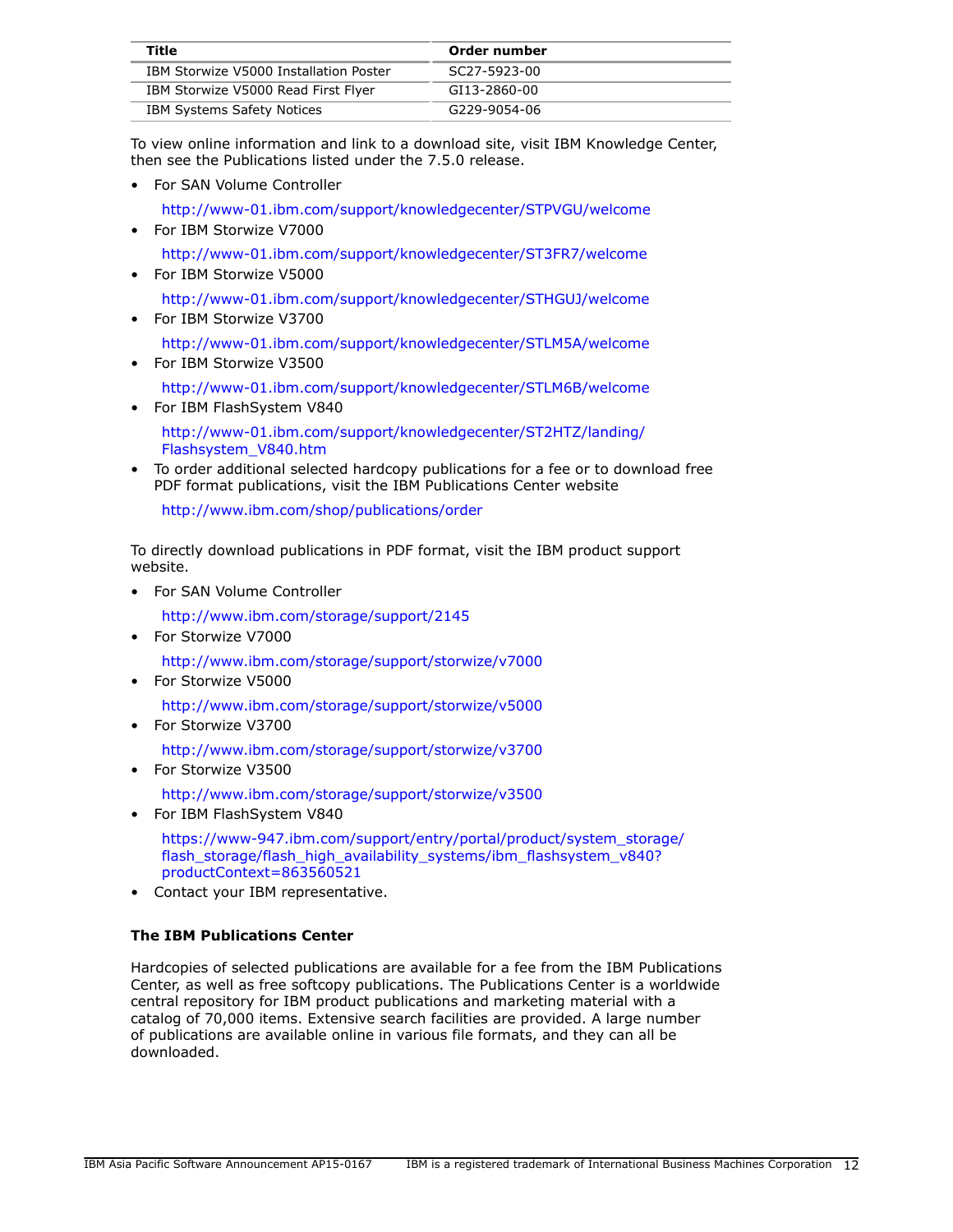# <span id="page-12-0"></span>**Technical information**

#### **Specified operating environment**

#### <span id="page-12-1"></span>*Hardware requirements*

IBM Spectrum Virtualize Software for SAN Volume Controller (SVC) requires at least one pair of IBM System Storage SAN Volume Controller 2145-DH8, 2145-CG8, 2145-CF8, 2145-8A4, or 2145-8G4 storage engines with dual uninterruptible power supplies.

As with SVC V5 and later, IBM Spectrum Virtualize Software for SVC V7 software cannot be loaded or run on SVC hardware engine model 2145-4F2.

IBM Spectrum Virtualize Software for Storwize V7000 requires at least one IBM Storwize V7000 Control Enclosure (2076-524, 2076-112, 2076-124, 2076-312, or 2076-324) for installation.

IBM Spectrum Virtualize Software for Storwize V5000 requires at least one IBM Storwize V5000 control enclosure (2077-12C, 2077-24C, 2078-12C, or 2078-24C) for installation.

IBM FlashSystem V840 Software V7.5 (5639-FS7) requires an IBM FlashSystem V840 Storage System (9846-AC1 and 9846-AE1, or 9848-AC1 and 9848-AE1) for installation.

Current support summaries, including specific software, hardware, and firmware levels supported, are maintained at the respective support website.

• For SVC

<http://www.ibm.com/storage/support/2145>

• For Storwize V7000

<http://www.ibm.com/storage/support/storwize/v7000>

• For Storwize V5000

<http://www.ibm.com/storage/support/storwize/v5000>

• For Storwize V3700

<http://www.ibm.com/storage/support/storwize/v3700>

• For Storwize V3500

<http://www.ibm.com/storage/support/storwize/v3500>

• For IBM FlashSystem V840

[https://www-947.ibm.com/support/entry/portal/product/system\\_storage/](https://www-947.ibm.com/support/entry/portal/product/system_storage/flash_storage/flash_high_availability_systems/ibm_flashsystem_v840?productContext=863560521) [flash\\_storage/flash\\_high\\_availability\\_systems/ibm\\_flashsystem\\_v840?](https://www-947.ibm.com/support/entry/portal/product/system_storage/flash_storage/flash_high_availability_systems/ibm_flashsystem_v840?productContext=863560521) [productContext=863560521](https://www-947.ibm.com/support/entry/portal/product/system_storage/flash_storage/flash_high_availability_systems/ibm_flashsystem_v840?productContext=863560521)

For information about the Spectrum Virtualize of products hardware platforms, refer to the announcements listed in the [Reference information](#page-4-1) section.

#### <span id="page-12-2"></span>*Software requirements*

Installation of IBM Spectrum Virtualize Software V7.5 can be done directly from systems running Storwize Family Software V7.1.

For current hardware and software interoperability dependencies, and other product environment and configuration information, refer to the respective support website.

• For SVC

<http://www.ibm.com/storage/support/2145>

• For Storwize V7000

<http://www.ibm.com/storage/support/storwize/v7000>

• For Storwize V5000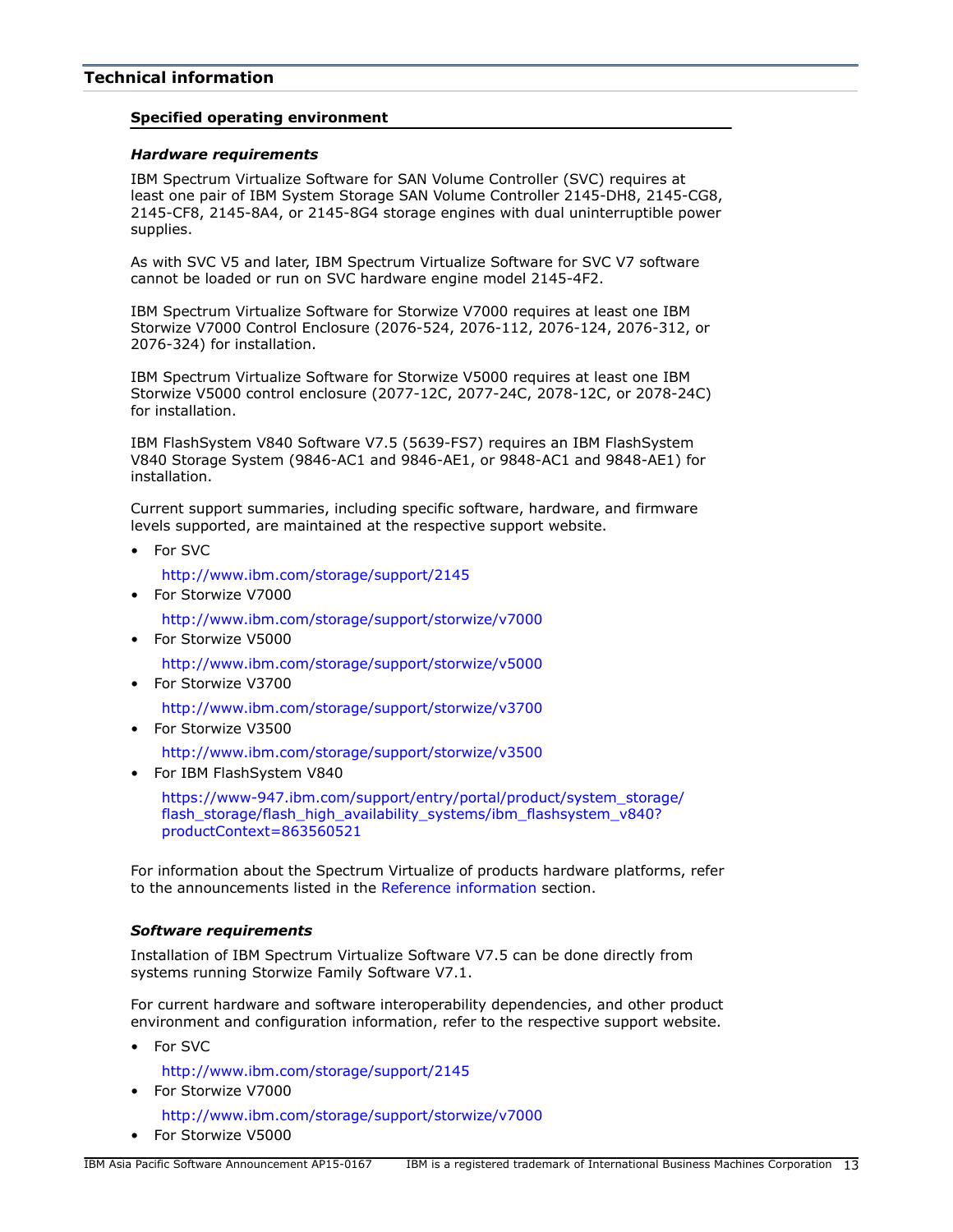<http://www.ibm.com/storage/support/storwize/v5000>

- For Storwize V3700 <http://www.ibm.com/storage/support/storwize/v3700>
- For Storwize V3500 <http://www.ibm.com/storage/support/storwize/v3500>
- For IBM FlashSystem V840

[https://www-947.ibm.com/support/entry/portal/product/system\\_storage/](https://www-947.ibm.com/support/entry/portal/product/system_storage/flash_storage/flash_high_availability_systems/ibm_flashsystem_v840?productContext=863560521) [flash\\_storage/flash\\_high\\_availability\\_systems/ibm\\_flashsystem\\_v840?](https://www-947.ibm.com/support/entry/portal/product/system_storage/flash_storage/flash_high_availability_systems/ibm_flashsystem_v840?productContext=863560521) [productContext=863560521](https://www-947.ibm.com/support/entry/portal/product/system_storage/flash_storage/flash_high_availability_systems/ibm_flashsystem_v840?productContext=863560521)

IBM includes one year of software maintenance with each program license acquired. The initial period of software maintenance can be extended by the purchase of a renewal option when ordered through Passport Advantage or Passport Advantage  $Express<sup>(R)</sup>.$ 

**Note:** Only IBM Spectrum Virtualize Software for SVC can be ordered through Passport Advantage.

When ordering using the program number with feature codes, software maintenance can be extended by selecting the applicable two-, three-, four-, or five-year software maintenance registration program number and features.

There are no software licenses required or available for the IBM Storwize V3500 and IBM Storwize V3700.

For the IBM Spectrum Virtualize Software for SVC software only, all Software Maintenance renewals will be managed and invoiced through Passport Advantage.

Refer to the [Description](#page-2-1) section for new storage system and host environment support added by this release. For all current storage systems and host environments supported, refer to the respective support website.

• For SVC

<http://www.ibm.com/storage/support/2145>

• For Storwize V7000

<http://www.ibm.com/storage/support/storwize/v7000>

• For Storwize V5000

<http://www.ibm.com/storage/support/storwize/v5000>

• For Storwize V3700

<http://www.ibm.com/storage/support/storwize/v3700>

• For Storwize V3500

<http://www.ibm.com/storage/support/storwize/v3500>

• For IBM FlashSystem V840

[https://www-947.ibm.com/support/entry/portal/product/system\\_storage/](https://www-947.ibm.com/support/entry/portal/product/system_storage/flash_storage/flash_high_availability_systems/ibm_flashsystem_v840?productContext=863560521) [flash\\_storage/flash\\_high\\_availability\\_systems/ibm\\_flashsystem\\_v840?](https://www-947.ibm.com/support/entry/portal/product/system_storage/flash_storage/flash_high_availability_systems/ibm_flashsystem_v840?productContext=863560521) [productContext=863560521](https://www-947.ibm.com/support/entry/portal/product/system_storage/flash_storage/flash_high_availability_systems/ibm_flashsystem_v840?productContext=863560521)

The program's specifications and specified operating environment information may be found in documentation accompanying the program, if available, such as a readme file, or other information published by IBM, such as an announcement letter. Documentation and other program content may be supplied only in the English language.

# *Compatibility*

For further information regarding currently supported environments and operating guidelines, visit the respective support website.

• For SVC

<http://www.ibm.com/storage/support/2145>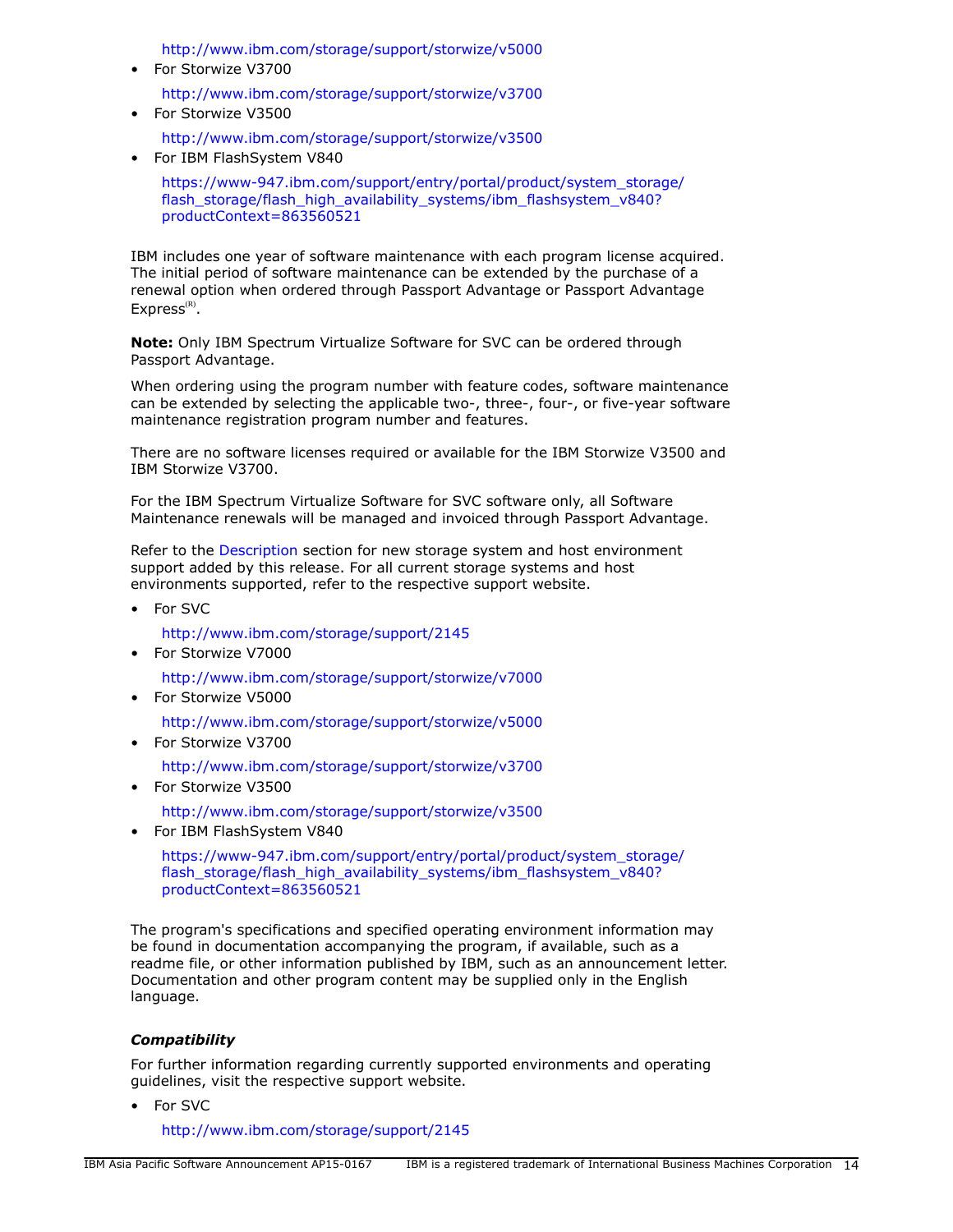• For Storwize V7000

<http://www.ibm.com/storage/support/storwize/v7000>

- For Storwize V5000
	- <http://www.ibm.com/storage/support/storwize/v5000>
- For Storwize V3700 <http://www.ibm.com/storage/support/storwize/v3700>
- For Storwize V3500 <http://www.ibm.com/storage/support/storwize/v3500>
- For IBM FlashSystem V840

[https://www-947.ibm.com/support/entry/portal/product/system\\_storage/](https://www-947.ibm.com/support/entry/portal/product/system_storage/flash_storage/flash_high_availability_systems/ibm_flashsystem_v840?productContext=863560521) [flash\\_storage/flash\\_high\\_availability\\_systems/ibm\\_flashsystem\\_v840?](https://www-947.ibm.com/support/entry/portal/product/system_storage/flash_storage/flash_high_availability_systems/ibm_flashsystem_v840?productContext=863560521) [productContext=863560521](https://www-947.ibm.com/support/entry/portal/product/system_storage/flash_storage/flash_high_availability_systems/ibm_flashsystem_v840?productContext=863560521)

# *Limitations*

This program only operates on specified storage hardware as detailed in the [Hardware requirements](#page-12-1) section.

For hardware-associated limitations, refer to the announcements listed in the [Reference information](#page-4-1) section.

For additional information, refer to [Usage restriction](#page-21-0) section in the [Terms and](#page-19-0) [conditions](#page-19-0) section of this announcement, and to the License Information document that is available on the IBM Software License Agreement website

<http://www.ibm.com/software/sla/sladb.nsf>

Additional information on configuration limitations and configuration guidelines is further documented in the README file accompanying the Spectrum Virtualize Software or in furnished publications for this product available at the support website.

• For SVC

<http://www.ibm.com/storage/support/2145>

• For Storwize V7000

<http://www.ibm.com/storage/support/storwize/v7000>

• For Storwize V5000

<http://www.ibm.com/storage/support/storwize/v5000>

• For Storwize V3700

[http://www.ibm.com/storage/support/storwize/v3700](http://www.ibm.com/storage/support/storwize/v5000)

• For Storwize V3500

<http://www.ibm.com/storage/support/storwize/v3500>

• For IBM FlashSystem

[https://www-947.ibm.com/support/entry/portal/product/system\\_storage/](https://www-947.ibm.com/support/entry/portal/product/system_storage/flash_storage/flash_high_availability_systems/ibm_flashsystem_v840?productContext=863560521) [flash\\_storage/flash\\_high\\_availability\\_systems/ibm\\_flashsystem\\_v840?](https://www-947.ibm.com/support/entry/portal/product/system_storage/flash_storage/flash_high_availability_systems/ibm_flashsystem_v840?productContext=863560521) [productContext=863560521](https://www-947.ibm.com/support/entry/portal/product/system_storage/flash_storage/flash_high_availability_systems/ibm_flashsystem_v840?productContext=863560521)

Encryption and other functions in this announcement may be subject to limitations and restrictions for supported configurations, environments, and use. Refer to the*V7.5 Configuration Limits and Restrictions*document for details.

To view this document, access the IBM Systems Support site at

<http://www.ibm.com/support>

Select the applicable product (such as Storwize V7000) in the **Product Finder** menu.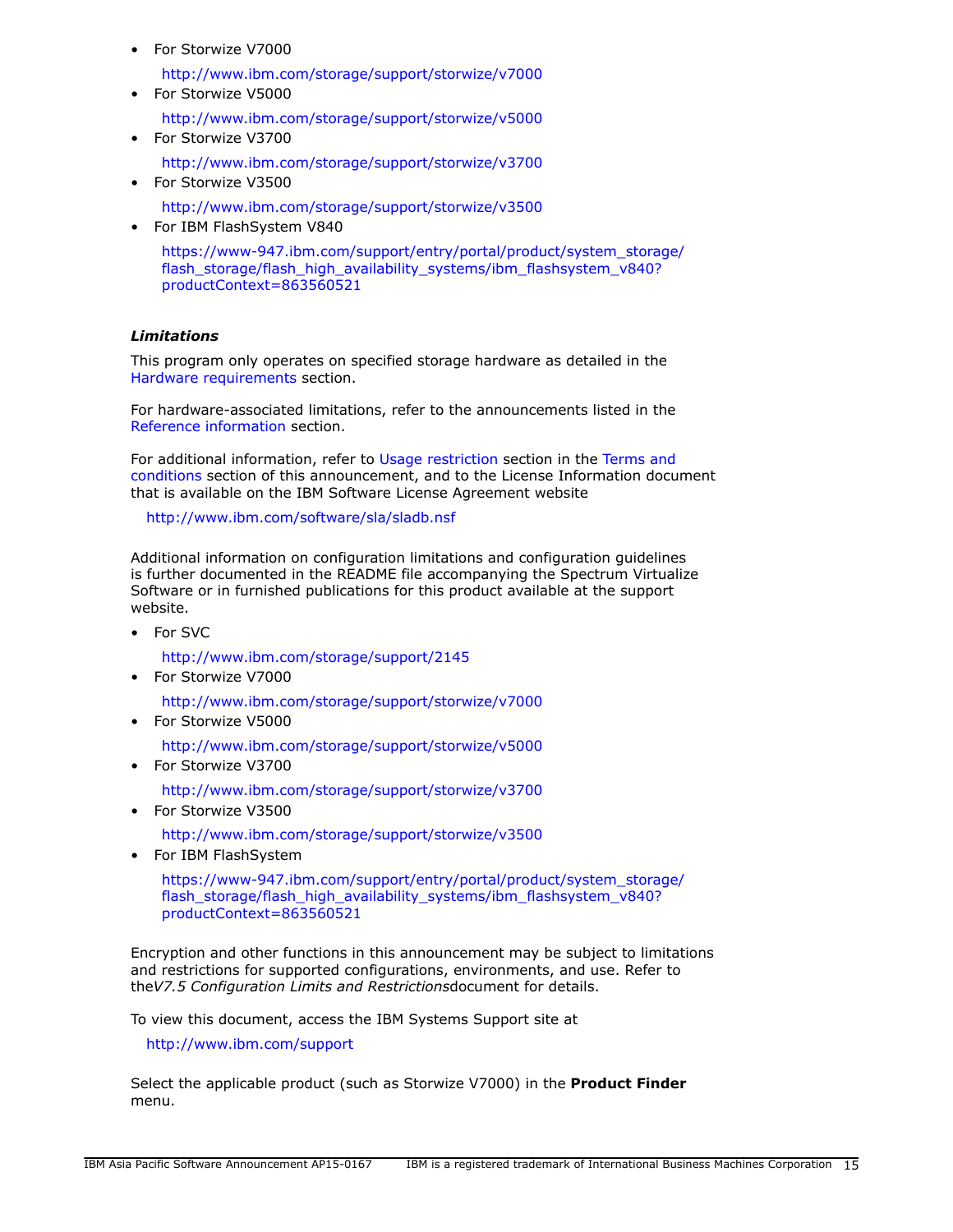Enter "7.5 Configuration Limits and Restrictions" in the Search Support field and check the "Search only" box.

# **Planning information**

## *Customer responsibilities*

Planning for, and provision of, the power and environmental support of the required IBM Spectrum Virtualize product, including its storage engines, is a customer responsibility.

Refer to the announcements listed in the [Reference information](#page-4-1) section.

Planning considerations for IBM Spectrum Virtualize Software are listed in the respective product's IBM Knowledge Center, which is available at

• For SAN Volume Controller

<http://www-01.ibm.com/support/knowledgecenter/STPVGU/welcome>

- For IBM Storwize V7000 <http://www-01.ibm.com/support/knowledgecenter/ST3FR7/welcome>
- For IBM Storwize V5000 <http://www-01.ibm.com/support/knowledgecenter/STHGUJ/welcome>
- For IBM Storwize V3700

<http://www-01.ibm.com/support/knowledgecenter/STLM5A/welcome>

• For IBM Storwize V3500

<http://www-01.ibm.com/support/knowledgecenter/STLM6B/welcome>

• For IBM FlashSystem V840

[http://www-01.ibm.com/support/knowledgecenter/ST2HTZ/landing/](http://www-01.ibm.com/support/knowledgecenter/ST2HTZ/landing/Flashsystem_V840.htm) [Flashsystem\\_V840.htm](http://www-01.ibm.com/support/knowledgecenter/ST2HTZ/landing/Flashsystem_V840.htm)

Customers with a 5641-VC7 or 5641-CP7 license are responsible to combine the total terabytes managed for each function from individual SVC License Manager (cluster) reports to ensure they are within the enterprise license entitlement (within that country) for each function.

Customers with enclosure licenses for optional functions, such as Easy Tier and FlashCopy, are responsible to combine the total number of enclosures managed for each function to ensure they are within the enterprise license entitlement (within that country) for each function.

# *Installability*

Refer to the [Software requirements](#page-12-2) section for complete information.

# *Packaging*

### **New order packaging**

License information documents for IBM Spectrum Virtualize Software programs ship with the hardware on which these programs are preloaded.

The IBM Agreement for Acquisition of Support and Addendum for Support, Z125-6011, is shipped with each new Spectrum Virtualize Software order.

# **SVC**

IBM Spectrum Virtualize Software for SVC V7 (5641-VC7 and 5641-CP7) is preinstalled on, and shipped with, the required IBM 2145 SVC Storage Engines.

After receipt of an order for IBM Spectrum Virtualize Software for SVC 5641- VC7, the Business Partner or customer will be required to register and accept Passport Advantage or Passport Express terms and conditions. Upon registration, the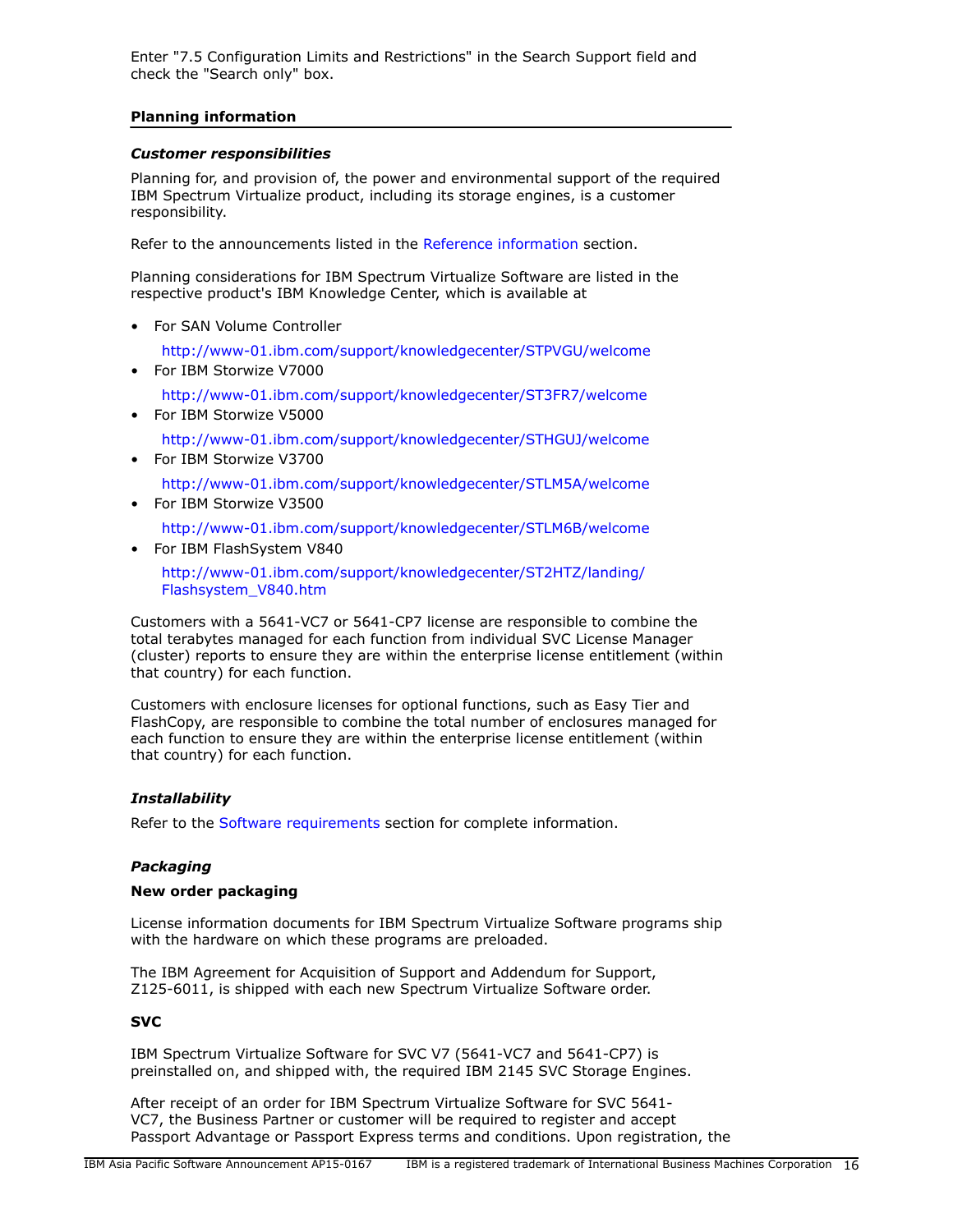customer will be authorized for the electronic download of software code updates. The product includes the license and one year of support, with up to four additional years available for purchase with the product.

In addition to the IBM Agreement for Acquisition of Software Maintenance, the following are shipped with each new IBM System Storage SVC order:

- License Information for IBM System Storage SAN Volume Controller V7.5, GI13-2841
- IBM System Storage SAN Volume Controller Read First file, GA32-0843
- License Information for IBM System Storage SAN Volume Controller Storage Replication Adapter for VMware SRM, GA76-0431

# **Storwize V7000**

IBM Spectrum Virtualize Software for Storwize V7000 V7, (5639-VM7, 5639-EV7, 5639-RM7, and 5639-CP7) is preinstalled on, and shipped with, the required IBM 2076 Storwize V7000 Disk Systems.

In addition to the IBM Agreement for Acquisition of Software Maintenance, the License Information for IBM System Storage SVC and IBM Storwize V7000 Version 7, GI13-2841, is shipped with each new IBM Storwize V7000 Controller order.

### **Storwize V5000**

IBM Spectrum Virtualize Software for Storwize V5000 (5639-ST7) is preinstalled on, and shipped with, the required IBM 2077 or 2078 IBM Storwize V5000 Disk Systems.

The paid invoice acts as Proof of Entitlement (PoE) for all orders of IBM Spectrum Virtualize Software V7. All associated media listed in the [Publications](#page-10-0) section are also shipped with the new hardware order. One media set per IBM Spectrum Virtualize system will be shipped. Refer to the hardware announcements listed in the [Reference information](#page-4-1) section for correlated hardware order features.

### **Subsequent media orders**

For additional available publications, refer to the [Publications](#page-10-0) section.

For assistance in placing orders with or without media features, contact your IBM representative.

Publications are in English.

This program, when downloaded from a website, contains the applicable IBM license agreement and License Information, if appropriate, and will be presented for acceptance at the time of installation of the program. For future reference, the license and License Information will be stored in a directory such as LICENSE.TXT.

# **Security, auditability, and control**

IBM Spectrum Virtualize Software can use an existing LDAP for authentication (for example, interfacing with Microsoft Active Directory).

Use of supplementary antivirus software is recommended, but not required.

The customer is responsible for evaluation, selection, and implementation of security features, administrative procedures, and appropriate controls in application systems and communication facilities.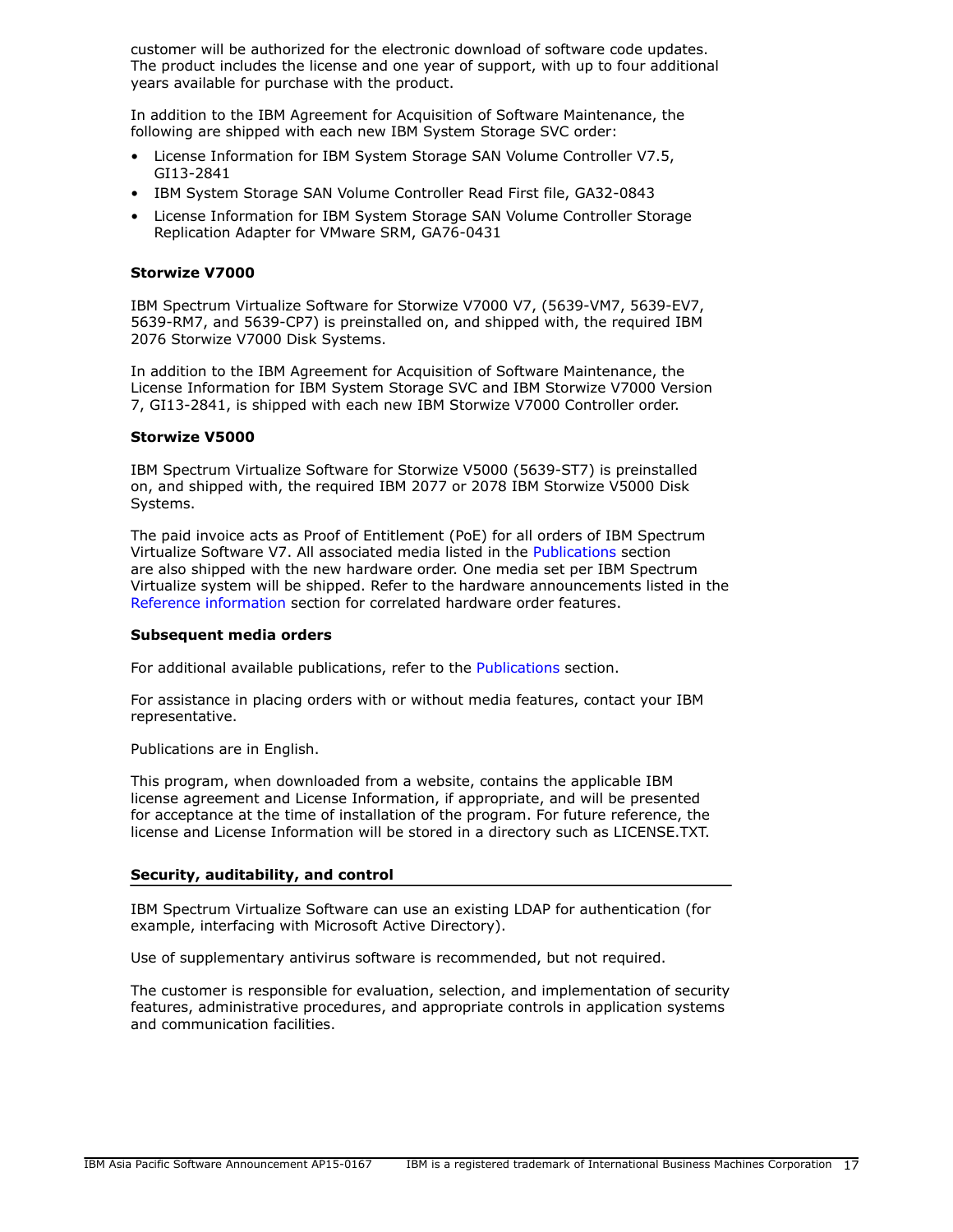# <span id="page-17-0"></span>**Ordering information**

#### **Order handling**

The IBM Spectrum Virtualize Software for SAN Volume Controller products identified in this announcement (5641-VC7 and 5641-CP7) will be ordered through existing channels using existing configurator and ordering tools. However, the fulfillment processes have been modified to improve customer records management associated with Software Subscription and Support, often referred to as Software Maintenance. Software Subscription and Support will be entitled through Passport Advantage or Passport Advantage Express.

The products 5641-VC7 and 5641-CP7, when selected during the configuration process with each hardware system, will be enabled for the system unit for which the product was ordered. Optionally, software and license only configurations can be created for 5641-VC7 and 5641-CP7 based on existing supported hardware system units in the customer business environment. Offerings in this announcement are available exclusively through electronic download.

## **Passport Advantage customer: Media pack entitlement details**

A Passport Advantage media pack will not be generated. Read first information, will be available with downloaded code updates from Passport Advantage.

Media pack information can be found on the Passport Advantage website

<http://www.ibm.com/software/passportadvantage>

Passport Advantage (PPA) allows greater flexibility to help customers manage their software licenses and Subscription and Support renewals. Customers can now have a common anniversary date for Subscription and Support renewals for all IBM software, under a PPA agreement, including IBM Storage software. The anniversary date, established at the order ship date for the initial product acquisition, will remain unchanged while their Passport Advantage or Passport Advantage Express agreement remains in effect.

To order a basic license, specify the program number and the one-time charge feature number in the quantity desired (maximum quantity of 250).

The program is available via electronic download only.

| Program name                                                                                                                      | Part number or PID<br>number | <b>Charge metric</b>    |
|-----------------------------------------------------------------------------------------------------------------------------------|------------------------------|-------------------------|
| IBM Spectrum Virtualize<br>Software for SAN Volume<br>Controller V7                                                               | 5641-VC7                     | Per terabyte increments |
| IBM Spectrum Virtualize<br>Software for SAN Volume<br>Controller V7 (for Passport<br>Advantage)                                   | 5725-M19                     | Per terabyte increments |
| IBM Spectrum Virtualize<br>Software for SAN Volume<br>Controller Real-time<br>Compression Software V7                             | 5641-CP7                     | Per terabyte increments |
| IBM Spectrum Virtualize<br>Software for SAN Volume<br>Controller Real-time<br>Compression Software V7<br>(for Passport Advantage) | 5725-H04                     | Per terabyte increments |

#### **Charge metric**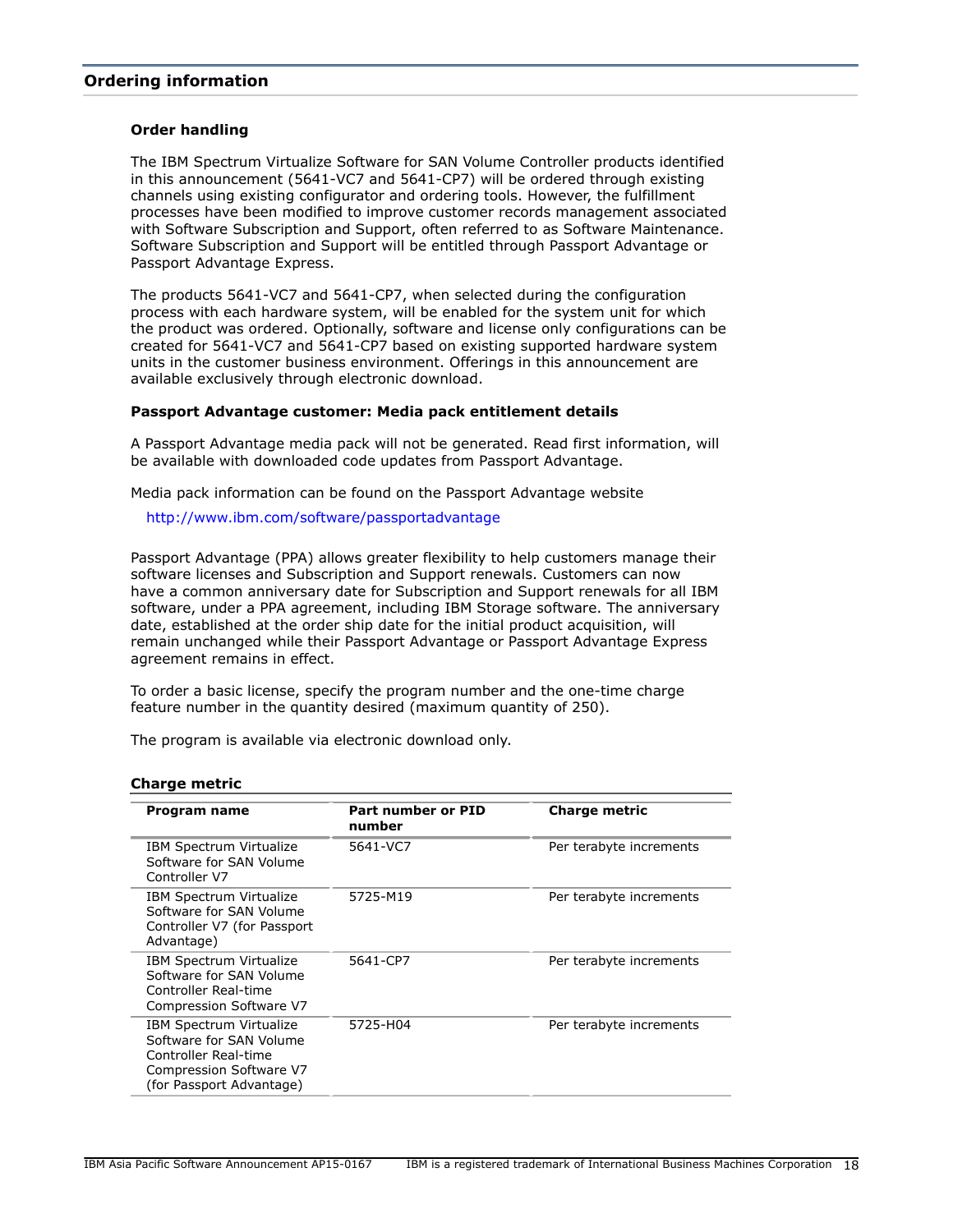| Program name                                                                                                 | <b>Part number or PID</b><br>number | <b>Charge metric</b> |
|--------------------------------------------------------------------------------------------------------------|-------------------------------------|----------------------|
| IBM Spectrum Virtualize<br>Software for Storwize<br>V7000 V7                                                 | 5639-VM7                            | Per Storage Device   |
| IBM Spectrum Virtualize<br>Software for Storwize<br>V7000 External<br>Virtualization software V7             | 5639-EV7                            | Per Storage Device   |
| <b>IBM Spectrum Virtualize</b><br>Software for Storwize<br>V7000 Remote Mirroring<br>software V7             | 5639-RM7                            | Per Storage Device   |
| IBM Spectrum Virtualize<br>Software for Storwize<br>V7000 Real-time<br>Compression software V7               | 5639-CP7                            | Per Storage Device   |
| IBM Spectrum Virtualize<br>Software for Storwize<br>V7000 Controller software<br>V7                          | 5639-CB7                            | Per Storage Device   |
| IBM Spectrum Virtualize<br>Software for Storwize<br>V7000 Expansion software<br>V7                           | 5639-XB7                            | Per Storage Device   |
| <b>IBM Spectrum Virtualize</b><br>Software for Storwize<br>V7000 External data<br>virtualization software V7 | 5639-EB7                            | Per Storage Device   |
| IBM Spectrum Virtualize<br>Software for Storwize<br>V5000 Controller software<br>V7                          | 5639-CT7                            | Per Storage Device   |
| IBM Spectrum Virtualize<br>Software for Storwize<br>V5000 Expansion software<br>V7                           | 5639-XT7                            | Per Storage Device   |
| IBM Spectrum Virtualize<br>Software for Storwize<br>V5000 External data<br>virtualization software V7        | 5639-ET7                            | Per Storage Device   |
| IBM FlashSystem™ V840<br>Software V7.5                                                                       | 5639-FS7                            | Per Storage Device   |
| IBM FlashSystem V840<br>Real-time Compression<br>Software V7.5                                               | 5639-FC7                            | Per Storage Device   |
| IBM FlashSystem V840<br>Remote Mirroring Software<br>V7.5                                                    | 5639-FR7                            | Per Storage Device   |
| IBM FlashSystem V840<br><b>External Virtualization</b><br>Software V7.5                                      | 5639-FV7                            | Per Storage Device   |

# **New orders for Spectrum Virtualize Software**

For Spectrum Virtualize Software V7 program number orders, first order the appropriate hardware for the initial system or cluster, then order the Spectrum Virtualize Software license.

**Note:** Real-time Compression, External Virtualization, Remote Mirroring software product identifiers are optional, and are ordered along with or where there is already a complete Spectrum Virtualize system, like the SAN Volume Controller 2145 or the Storwize V7000 2076 hardware, in place with the appropriate required Spectrum Virtualize software license for that system.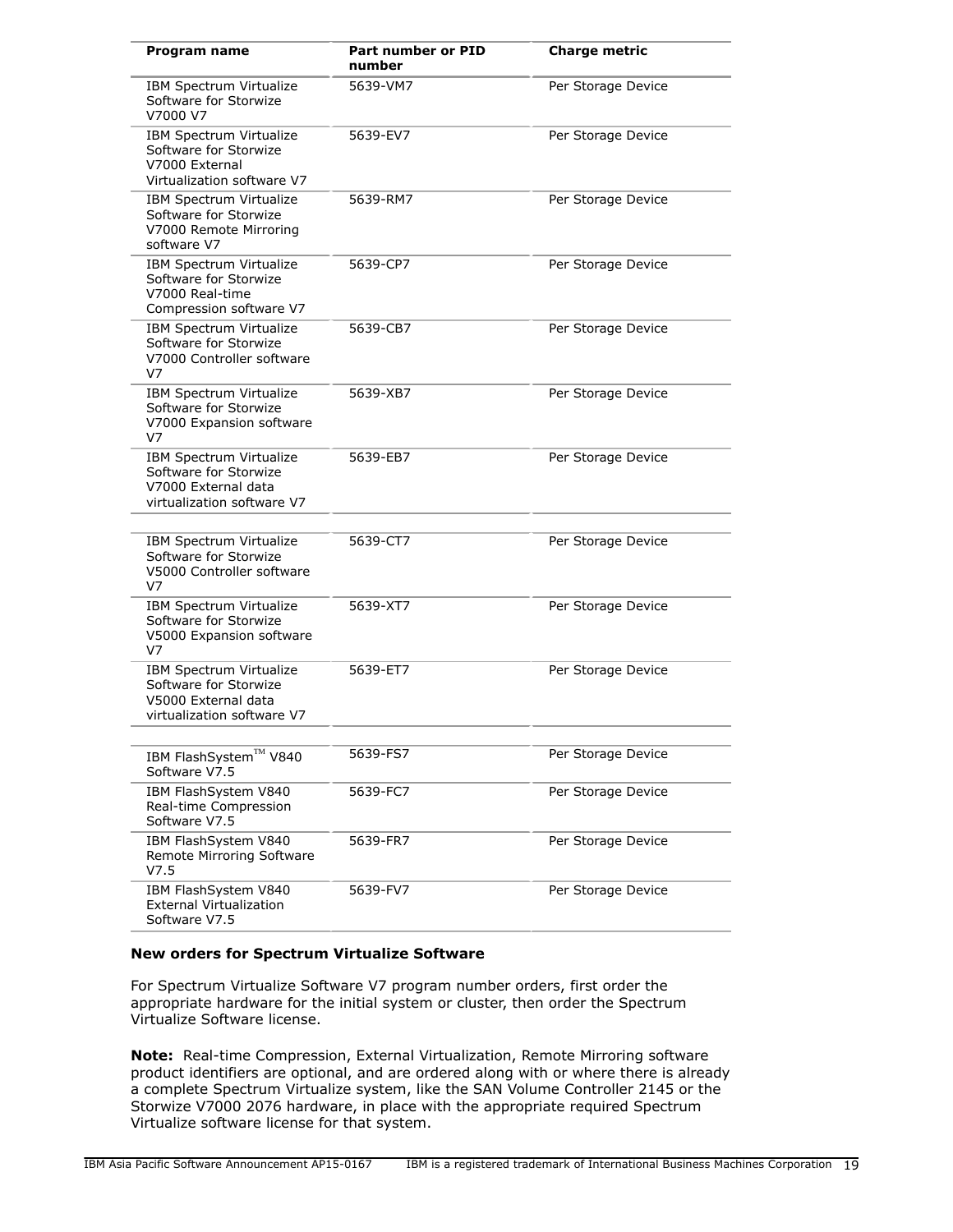## **New orders for IBM FlashSystem V840 Software V7.5 for FlashSystem V840**

For new IBM FlashSystem V840 Software V7.5 orders, first order the appropriate hardware for the initial system or cluster, then order the IBM FlashSystem V840 Software V7.5 license.

**Note:** Real-time Compression, External Virtualization, and Remote Mirroring, software product identifiers are optional. They can be ordered at the same time as the IBM FlashSystem V840 Software V7.5 and the corresponding FlashSystem V840 hardware, or they can be ordered after the initial purchase, assuming the system is appropriately configured and licensed.

## **License metric definition**

For SVC:

# **Terabyte (T/TB)**

1 TB of managed storage = 2 to the power of 40 bytes =  $1,099,511,627,776$  bytes, trillion bytes.

For Storwize V7000, Storwize V5000, andFlashSystemV840.

### **Storage Device**

Storage Device is a unit of measure by which the Program can be licensed. A Storage Device is an independently powered, channel-attached device that stores or controls the storage of data on magnetic disks or solid state drives, such as disk controllers and their respective expansion units, each constituting separate Storage Devices. Licensee must obtain entitlements for every Storage Device which runs, uses services provided by, or otherwise accesses the Program and for every Storage Device on which the Program is installed. Instead of the entitlements required for the Program directly, Licensee must obtain entitlements for this Program sufficient to cover the Storage Devices managed by the Program.

A storage device is equivalent to an enclosure, the term used most often when describing the Spectrum Virtualize Software product licensing and usage.

### **Customers requesting ESD**

Downloading from the electronic software delivery website requires an active Software Maintenance Agreement for each product to be downloaded and registration with the ESS website.

Visit

#### <http://www.ibm.com/servers/eserver/ess>

Website registration requires:

- A valid customer number
- A software order number associated with the customer number

# <span id="page-19-0"></span>**Terms and conditions**

The information provided in this announcement letter is for reference and convenience purposes only. The terms and conditions that govern any transaction with IBM are contained in the applicable contract documents such as the IBM International Program License Agreement, IBM International Passport Advantage Agreement, and the IBM Agreement for Acquisition of Software Maintenance.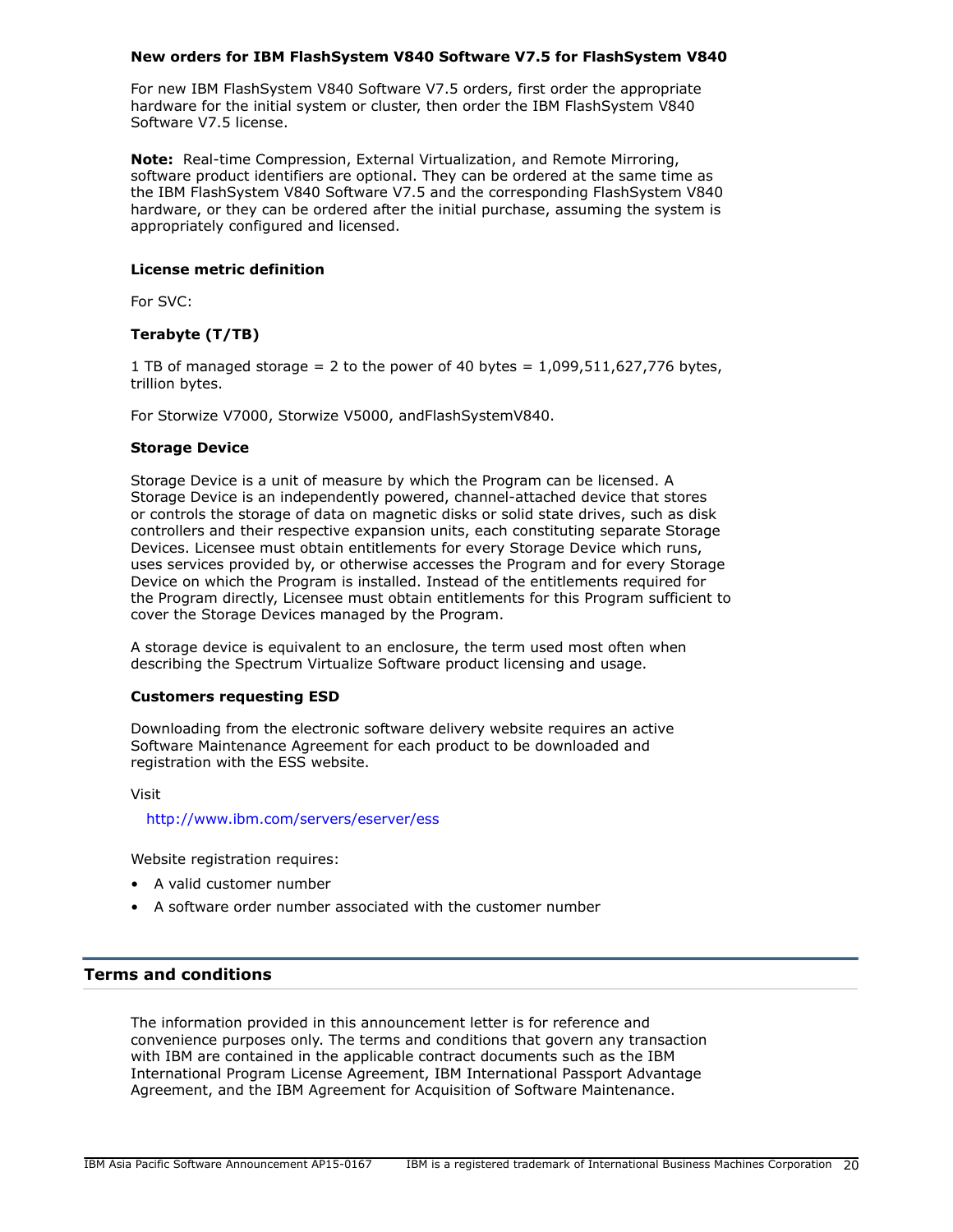# **Licensing**

IBM International Program License Agreement including the License Information document and Proof of Entitlement (PoE) govern your use of the program. PoEs are required for all authorized use. Part number products only, offered outside of Passport Advantage, where applicable, are license only and do not include Software Maintenance.

This software license includes Software Subscription and Support (also referred to as Software Maintenance).

#### **Agreement for Acquisition of Software Maintenance**

The IBM Agreement for Acquisition of Software Maintenance (Z125-6011) applies for Subscription and Support (also referred to as Software Maintenance) and does not require customer signatures.

These programs are licensed under the IBM Program License Agreement (IPLA) and the associated Agreement for Acquisition of Software Maintenance, which provide for support with ongoing access to releases and versions of the program. IBM includes one year of Software Subscription and Support (also referred to as Software Maintenance) with the initial license acquisition of each program acquired. The initial period of Software Subscription and Support (also referred to as Software Maintenance) can be extended by the purchase of a renewal option, if available.

The customer is responsible for ensuring they renew their SWMA coverage for all licensed features and capacities before expiration. Restarting SWMA after expiration will incur a higher charge for that renewal.

These programs have a one-time license charge for use of the program and an annual renewable charge for the enhanced support that includes telephone assistance (voice support for defects during normal business hours), as well as access to updates, releases, and versions of the program as long as support is in effect.

# **License Information number**

GI13-2841 License Information for:

- 5641-VC7 IBM Spectrum Virtualize SAN Volume Controller Software V7.5
- 5641-CP7 IBM Spectrum Virtualize SAN Volume Controller Compression Software V7.5
- 5639-VM7 IBM Spectrum Virtualize V7000 Software V7.5
- 5639-EV7 IBM Spectrum Virtualize V7000 External Virtualization Software V7.5
- 5639-RM7 IBM Spectrum Virtualize V7000 Remote Mirroring Software V7.5
- 5639-CP7 IBM Spectrum Virtualize V7000 Compression Software V7.5
- 5639-ST7 IBM Spectrum Virtualize V5000 Software V7.5
- 5639-CB7 IBM Spectrum Virtualize V7000 Controller Software V7.5
- 5639-XB7 IBM Spectrum Virtualize V7000 Expansion Software V7.5
- 5639-EB7 IBM Spectrum Virtualize V7000 External Data Virtualization Software V7.5

SC27-6420 License Information for:

- 5639-FS7 IBM FlashSystem V840 Software V7
- 5639-FV7 IBM FlashSystem V840 External Virtualization Software V7
- 5639-FR7 IBM FlashSystem V840 Remote Mirroring Software V7
- 5639-FC7 IBM FlashSystem V840 Real-time Compression Software V7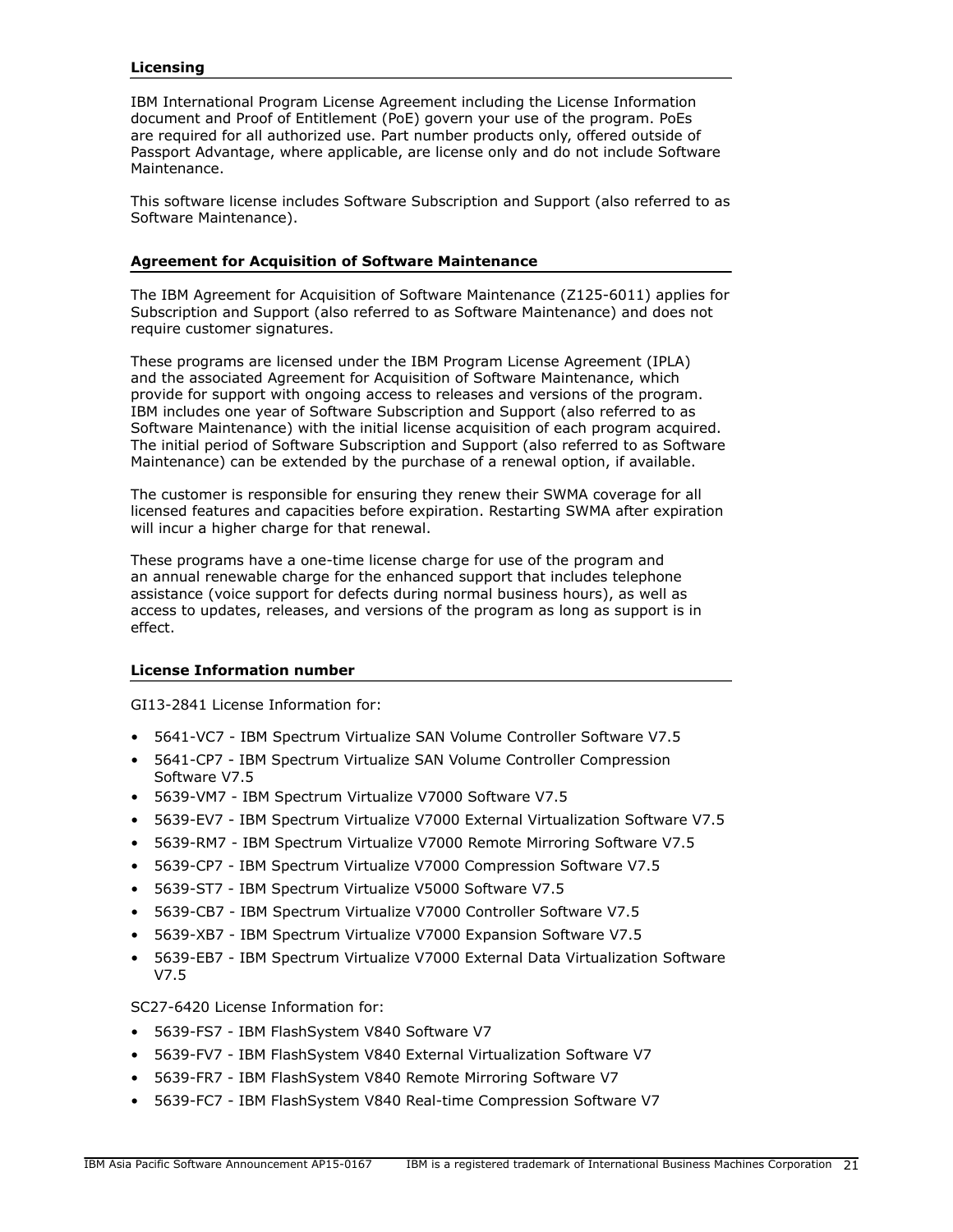On or near the planned availability date, the current License Information documents will be available for review on the IBM Software License Agreement website

<http://www.ibm.com/software/sla/sladb.nsf>

#### **Limited warranty applies**

Yes

#### **Limited warranty**

IBM warrants that when the program is used in the specified operating environment, it will conform to its specifications. The warranty applies only to the unmodified portion of the program. IBM does not warrant uninterrupted or error-free operation of the program or that IBM will correct all program defects. You are responsible for the results obtained from the use of the program.

IBM provides you with access to IBM databases containing information on known program defects, defect corrections, restrictions, and bypasses at no additional charge. For further information, consult the IBM Software Support Handbook found at

#### <http://www.ibm.com/support/handbook>

IBM will maintain this information for at least one year after the original licensee acquires the program (warranty period).

#### **Money-back guarantee**

If for any reason you are dissatisfied with the program and you are the original licensee, you may obtain a refund of the amount you paid for it, if within 30 days of your invoice date you return the program and its PoE to the party from whom you obtained it. If you downloaded the program, you may contact the party from whom you acquired it for instructions on how to obtain the refund.

For clarification, note that (1) for programs acquired under the IBM International Passport Advantage offering, this term applies only to your first acquisition of the program and (2) for programs acquired under any of IBM's On/Off Capacity on Demand (On/Off CoD) software offerings, this term does not apply since these offerings apply to programs already acquired and in use by you.

#### **Volume orders (IVO)**

Yes. Contact your IBM representative.

#### **Passport Advantage applies**

Yes, and through the Passport Advantage website at

<http://www.ibm.com/software/passportadvantage>

#### <span id="page-21-0"></span>**Usage restriction**

Yes

#### **SVC standard software (5641-VC7)**

This program (5641-VC7) is licensed on a per-terabyte (with cumulative tiers) capacity basis. (Refer to the [Ordering information](#page-17-0) section for information on charges for this program.) Users may only install this program on IBM System Storage SAN Volume Controller 2145-DH8, 2145-CG8, 2145-CF8, 2145-8G4, or 2145-8A4 Storage Engines, or subsequent IBM replacements of these.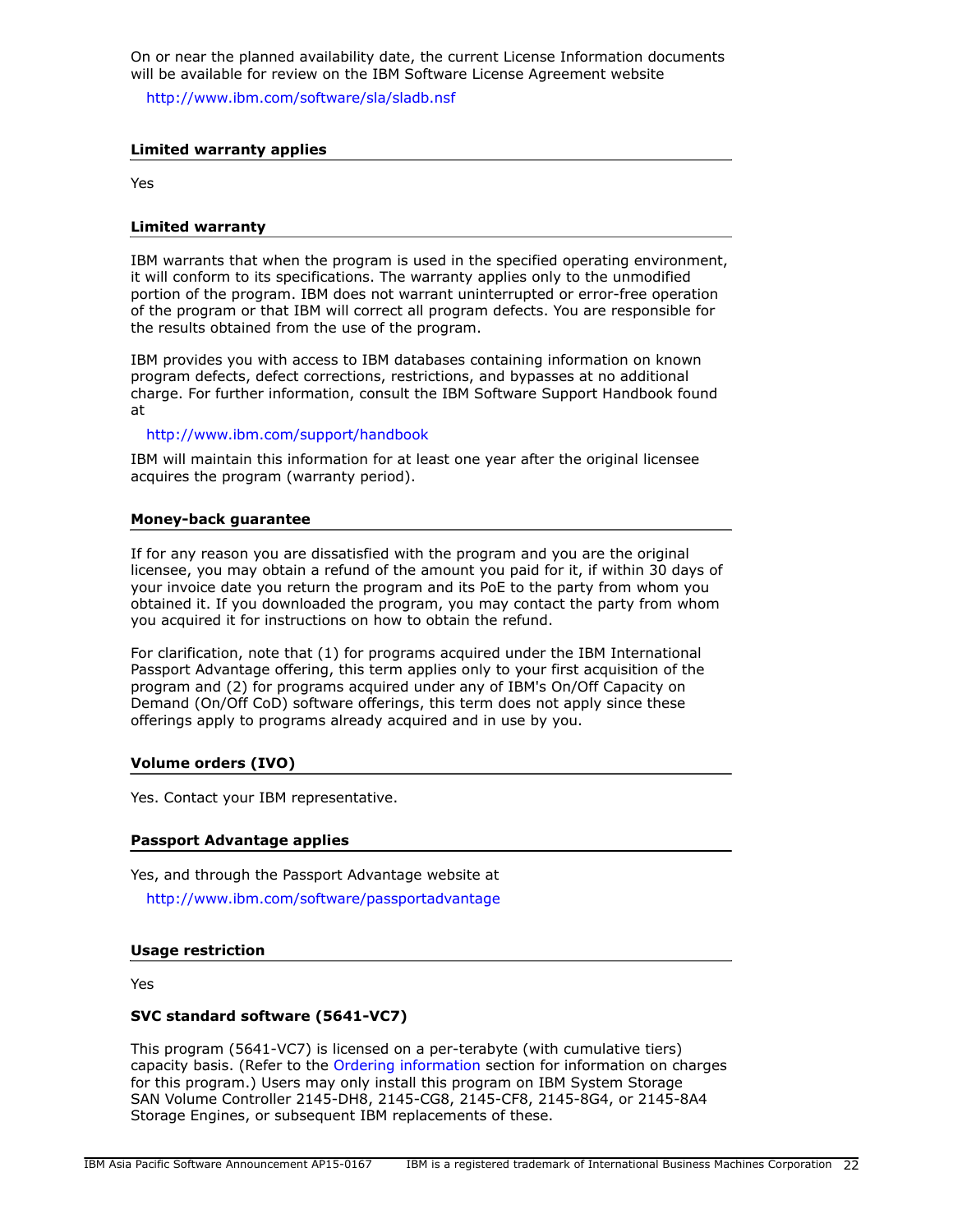IBM SAN Volume Controller standard software and its associated features are licensed to the customer (enterprise). Note that a customer who has physical sites in multiple countries may consolidate their licenses only within each country. Check with your sales representative and review all necessary conditions prior to licensing.

A customer's right to use the IBM FlashCopy for SAN Volume Controller and Metro/ Global Mirror for SAN Volume Controller features of this program is also limited to the amount of authorizations obtained from IBM. The authorizations for FlashCopy and for Metro/Global Mirror cannot exceed the total capacity authorization for the amount of managed storage on all clusters. Use of FlashCopy features requires license authorizations for only the FlashCopy sources, not the targets.

Use of Metro/Global Mirror features requires license authorizations for both the Metro/Global Mirror source and target capacities in use.

This program is only supported for use with host servers, storage subsystems, and SAN configurations identified by IBM as being supported for attachment to the IBM System Storage SAN Volume Controller. This program is provided together with code provided under separate license agreements, including, but not limited to, open source license agreements.

### **Storwize V7000**

The following Program Unique Terms apply. This program is licensed for use with the IBM Storwize V7000 system with which the program was delivered, and only to manage the capacity specified in the proof of entitlement document for that license. A separate license is required for each IBM Storwize V7000 storage enclosure. The following paragraph titled "Disabling device" applies to the use of the IBM Storwize V7000 Software components. The term "Program" in these paragraphs shall mean the IBM Storwize V7000 Software components.

**Disabling device:** The Program may include a disabling device that will prevent certain features from being used. You will not tamper with such disabling device or otherwise change the Program.

**Transferability:** The Program 5639-VM7, 5639-CB7, or 5639-XB7 are nontransferable between IBM Storwize V7000 systems and are only to be used on the IBM Storwize V7000 system for which it was purchased. If the system is transferred to a new owner, the program license transfers with the system. However, Software Maintenance does not transfer, and a new maintenance agreement must be purchased by the new owner.

For additional information, refer to the License Information document that is available on the IBM Software License Agreement website

<http://www.ibm.com/software/sla/sladb.nsf>

### **Storwize V5000**

The following Program Unique Terms apply. This program is licensed for use with the IBM Storwize V5000 with which the program was delivered and only to manage the capacity specified in the proof of entitlement document for that license. A separate license is required for each IBM Storwize V5000 storage enclosure. The following paragraph titled "Disabling device" applies to the use of the IBM Storwize V5000 Software components. The term "Program" in these paragraphs shall mean the IBM Storwize V5000 Software components.

**Disabling device:** The Program may include a disabling device that will prevent certain features from being used. You will not tamper with such disabling device or otherwise change the Program.

**Transferability:** The Programs 5639-ST7, 5639-CT7, or 5639-XT7 are nontransferable between IBM Storwize V5000 systems and are only to be used on the IBM Storwize V5000 system for which it was purchased. If the system is transferred to a new owner, the program license transfers with the system. However,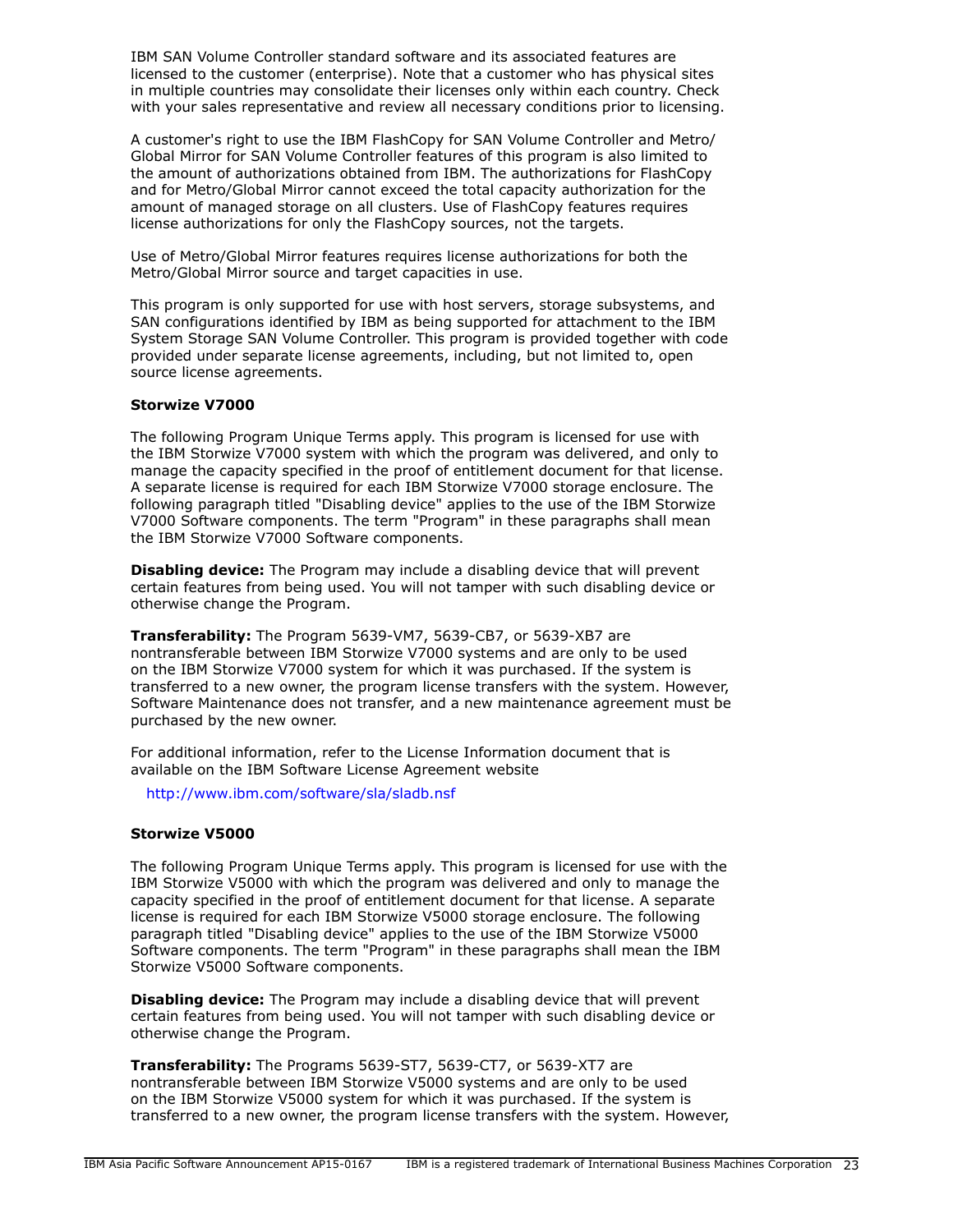Software Maintenance does not transfer, and a new maintenance agreement must be purchased by the new owner.

For additional information, refer to the License Information document that is available on the IBM Software License Agreement website

<http://www.ibm.com/software/sla/sladb.nsf>

### **Software Subscription and Support applies**

Yes. Software Subscription and Support (also referred to as Software Maintenance), is now included in the Passport Advantage Agreement. Installation and technical support for the products announced in this announcement is provided by the Software Subscription and Support offering of the IBM International Passport Advantage Agreement. This fee service enhances customer productivity by providing voice or electronic access into the IBM support organizations.

IBM includes one year of Software Subscription and Support with the initial license acquisition of each program acquired. The initial period of Software Subscription and Support can be extended by the purchase of a renewal option.

While your Software Subscription and Support is in effect, IBM provides you assistance for your routine, short duration installation and usage (how-to) questions, and code-related questions. IBM provides assistance via telephone and, if available, electronic access, only to your information systems (IS) technical support personnel during the normal business hours (published prime shift hours) of your IBM support center. (This assistance is not available to your end users.) IBM provides Severity 1 assistance 24 hours a day, every day of the year. For additional details, consult your IBM Software Support Handbook at

# <http://www.ibm.com/support/handbook>

Software Subscription and Support does not include assistance for the design and development of applications, your use of programs in other than their specified operating environment, or failures caused by products for which IBM is not responsible under this agreement.

For additional information about the Passport Advantage Agreement, visit the Passport Advantage website at

#### <http://www.ibm.com/software/passportadvantage>

All distributed software licenses include Software Subscription and Support for a period of 12 months from the date of acquisition, providing a streamlined way to acquire IBM software and assure technical support coverage for all licenses. Extending coverage, for a total of three years from date of acquisition, may be elected.

### **Variable charges apply**

No

## **Educational allowance available**

15% to qualified educational institution customers.

## **Statement of good security practices**

IT system security involves protecting systems and information through prevention, detection, and response to improper access from within and outside your enterprise. Improper access can result in information being altered, destroyed, or misappropriated or can result in misuse of your systems to attack others. Without a comprehensive approach to security, no IT system or product should be considered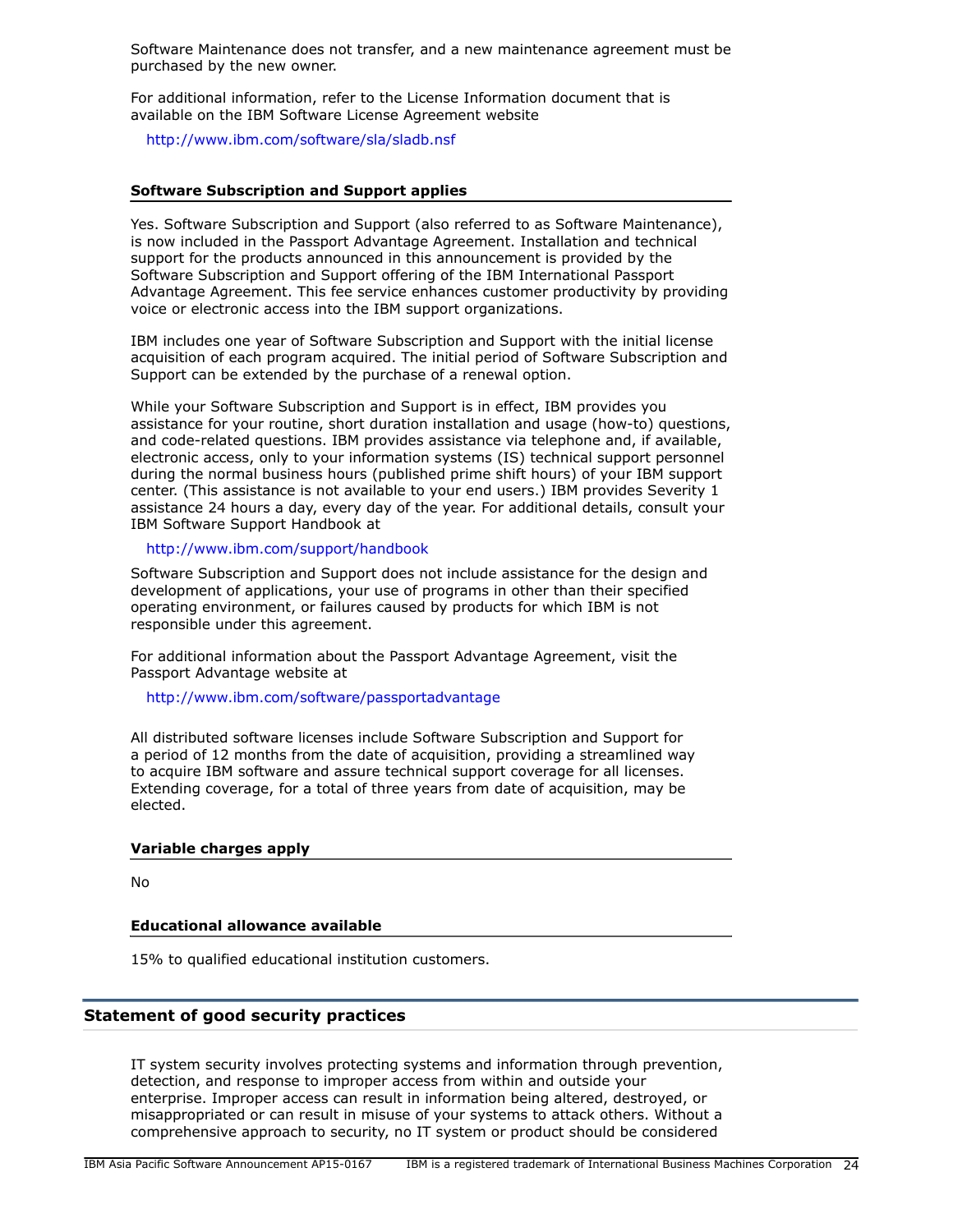completely secure and no single product or security measure can be completely effective in preventing improper access. IBM systems and products are designed to be part of a comprehensive security approach, which will necessarily involve additional operational procedures, and may require other systems, products, or services to be most effective. IBM does not warrant that systems and products are immune from the malicious or illegal conduct of any party.

# <span id="page-24-0"></span>**Prices**

#### **SVC Passport Advantage**

For Passport Advantage information and charges, contact your IBM representative or authorized IBM Business Partner.

Additional information is also available on the following Passport Advantage website

[http://www.ibm.com/software/howtobuy/passportadvantage](http://www.ibm.com/software/howtobuy/passportadvantage/)

### **Passport Advantage**

For Passport Advantage information and charges, contact your IBM representative or authorized IBM Business Partner for Software Value Plus. Additional information is also available at

<http://www.ibm.com/software/passportadvantage>

For all local charges, contact your IBM representative.

#### **IBM Global Financing**

IBM Global Financing offers competitive financing to credit-qualified customers to assist them in acquiring IT solutions. Offerings include financing for IT acquisition, including hardware, software, and services, from both IBM and other manufacturers or vendors. Offerings (for all customer segments: small, medium, and large enterprise), rates, terms, and availability can vary by country. Contact your local IBM Global Financing organization or visit

<http://www.ibm.com/financing>

IBM Global Financing offerings are provided through IBM Credit LLC in the United States, and other IBM subsidiaries and divisions worldwide to qualified commercial and government customers. Rates are based on a customer's credit rating, financing terms, offering type, equipment type, and options, and may vary by country. Other restrictions may apply. Rates and offerings are subject to change, extension, or withdrawal without notice.

Financing from IBM Global Financing helps you preserve cash and credit lines, enables more technology acquisition within current budget limits, permits accelerated implementation of economically attractive new technologies, offers payment and term flexibility, and can help match project costs to projected benefits. Financing is available worldwide for credit-qualified customers.

For more financing information, visit

<http://www.ibm.com/financing>

# <span id="page-24-1"></span>**AP distribution**

| <b>Country/Region</b> | Announced |
|-----------------------|-----------|
| AP IOT                |           |
| ASEAN *               | Yes       |
| India/South Asia **   | Yes       |